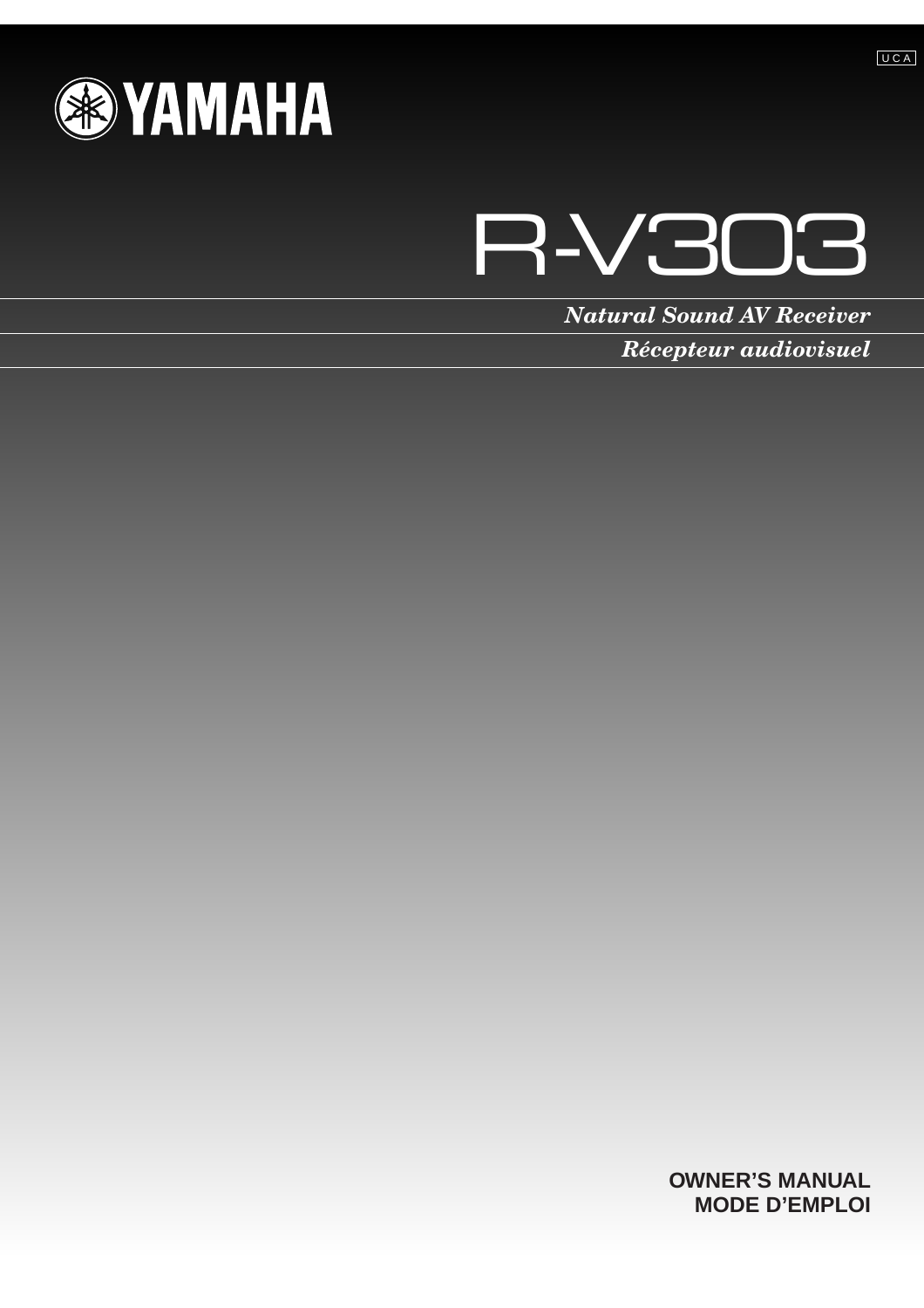

CAUTION: TO REDUCE THE RISK OF ELECTRIC SHOCK, DO NOT REMOVE COVER (OR BACK). NO USER-SERVICEABLE PARTS INSIDE. REFER SERVICING TO QUALIFIED SERVICE PERSONNEL.

#### **IMPORTANT**

Please record the serial number of this unit in the space below.

Model:

Serial No.:

The serial number is located on the rear of the unit. Retain this Owner's Manual in a safe place for future reference.

• Explanation of Graphical Symbols



The lightning flash with arrowhead symbol, within an equilateral triangle, is intended to alert you to the presence of uninsulated "dangerous voltage" within the product's enclosure that may be of sufficient magnitude to constitute a risk of electric shock to persons.



The exclamation point within an equilateral triangle is intended to alert you to the presence of important operating and maintenance (servicing) instructions in the literature accompanying the appliance.

#### **WARNING**

TO REDUCE THE RISK OF FIRE OR ELECTRIC SHOCK, DO NOT EXPOSE THIS UNIT TO RAIN OR MOISTURE.

# **SAFETY INSTRUCTIONS**

- **1** Read Instructions All the safety and operating instructions should be read before the unit is operated.
- **2** Retain Instructions The safety and operating instructions should be retained for future reference.
- **3** Heed Warnings All warnings on the unit and in the operating instructions should be adhered to.
- **4** Follow Instructions All operating and other instructions should be followed.
- **5** Water and Moisture The unit should not be used near water – for example, near a bathtub, washbowl, kitchen sink, laundry tub, in a wet basement, or near a swimming pool, etc.
- **6** Carts and Stands The unit should be used only with a cart or stand that is recommended by the manufacturer.
- **6A** A unit and cart combination should be moved with care. Quick stops, excessive force, and uneven surfaces may cause the unit and cart combination to overturn.
- **7** Wall or Ceiling Mounting The unit should be mounted to a wall or ceiling only as recommended by the manufacturer.



- **8** Ventilation The unit should be situated so that its location or position does not interfere with its proper ventilation. For example, the unit should not be situated on a bed, sofa, rug, or similar surface, that may block the ventilation openings; or placed in a built-in installation, such as a bookcase or cabinet that may impede the flow of air through the ventilation openings.
- **9** Heat The unit should be situated away from heat sources such as radiators, stoves, or other appliances that produce heat.
- **10** Power Sources The unit should be connected to a power supply only of the type described in the operating instructions or as marked on the unit.
- **11** Power-Cord Protection Power-supply cords should be routed so that they are not likely to be walked on or pinched by items placed upon or against them, paying particular attention to cords at plugs, convenience receptacles, and the point where they exit from the unit.
- **12** Cleaning The unit should be cleaned only as recommended by the manufacturer.
- **13** Nonuse Periods The power cord of the unit should be unplugged from the outlet when left unused for a long period of time.
- **14** Object and Liquid Entry Care should be taken so that objects do not fall into and liquids are not spilled into the inside of the unit.
- **15** Damage Requiring Service The unit should be serviced by qualified service personnel when:
	- **A.** The power-supply cord or the plug has been damaged; or
	- **B.** Objects have fallen, or liquid has been spilled into the unit; or
	- **C.** The unit has been exposed to rain; or
	- **D.** The unit does not appear to operate normally or exhibits a marked change in performance; or
	- **E.** The unit has been dropped, or the cabinet damaged.
- **16** Servicing The user should not attempt to service the unit beyond those means described in the operating instructions. All other servicing should be referred to qualified service personnel.
- **17** Power Lines An outdoor antenna should be located away from power lines.
- **18** Grounding or Polarization Precautions should be taken so that the grounding or polarization is not defeated.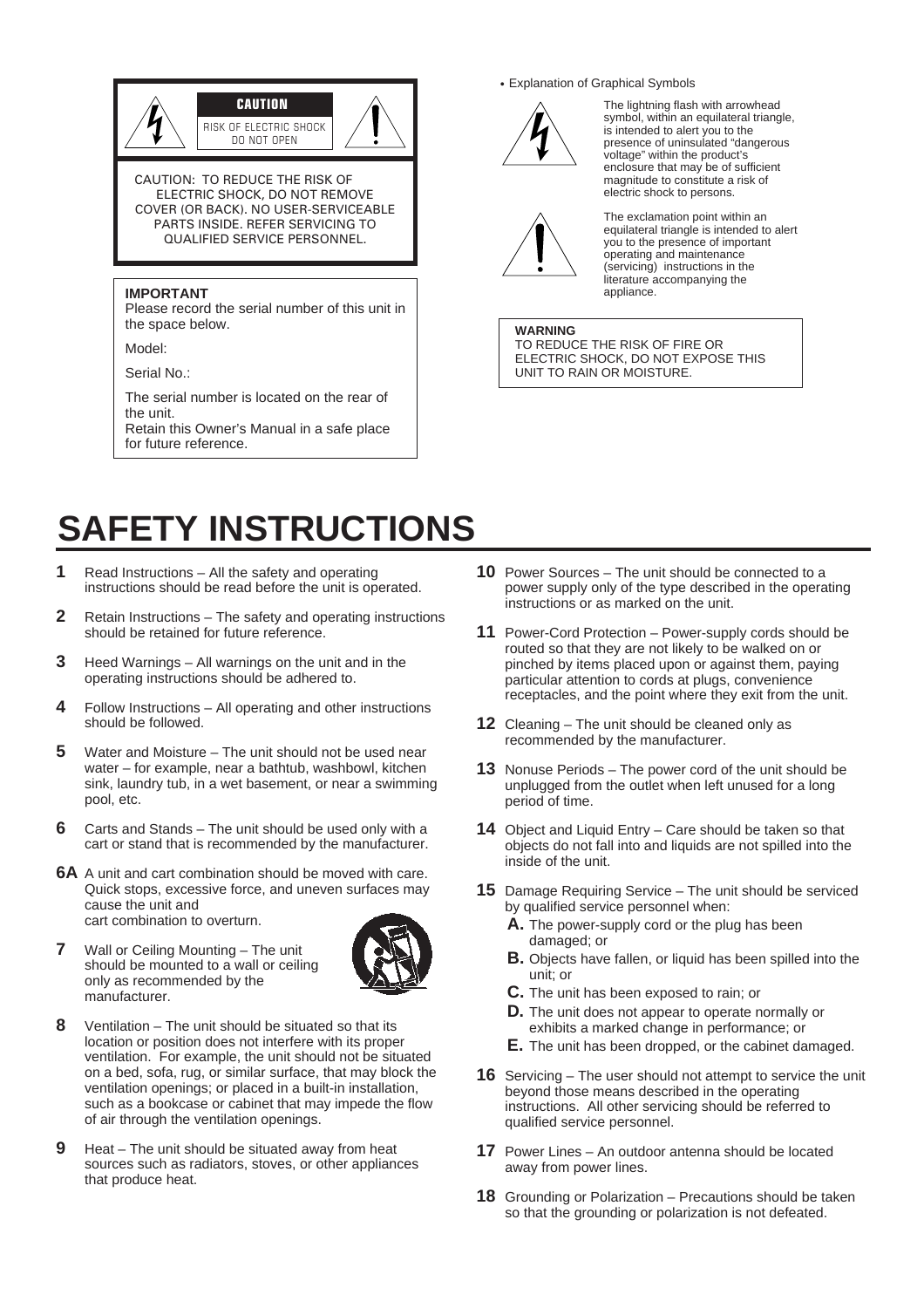#### **19 For US customers only:**

Outdoor Antenna Grounding – If an outside antenna is connected to this unit, be sure the antenna system is grounded so as to provide some protection against voltage surges and built-up static charges. Article 810 of the National Electrical Code, ANSI/NFPA 70, provides information with regard to proper grounding of the mast and supporting structure, grounding of the lead-in wire to an antenna discharge unit, size of grounding conductors, location of antenna discharge unit, connection to grounding electrodes, and requirements for the grounding electrode.

#### **Note to CATV system installer:**

This reminder is provided to call the CATV system installer's attention to Article 820-40 of the NEC that provides guidelines for proper grounding and, in particular, specifies that the cable ground shall be connected to the grounding system of the building, as close to the point of cable entry as practical.

#### **SPECIAL NOTES FOR FCC COMPOSITE DEVICE (for US customers only)**

This device is a composite system. The digital device component may not cause harmful interference.



EXAMPLE OF ANTENNA GROUNDING

NEC – NATIONAL ELECTRICAL CODE

#### **FCC INFORMATION (for US customers only)**

- **1. IMPORTANT NOTICE : DO NOT MODIFY THIS UNIT!** This product, when installed as indicated in the instructions contained in this manual, meets FCC requirements. Modifications not expressly approved by Yamaha may void your authority, granted by the FCC, to use the product.
- **2. IMPORTANT :** When connecting this product to accessories and/or another product use only high quality shielded cables. Cable/s supplied with this product MUST be used. Follow all installation instructions. Failure to follow instructions could void your FCC authorization to use this product in the USA.
- **3. NOTE :** This product has been tested and found to comply with the requirements listed in FCC Regulations, Part 15 for Class "B" digital devices. Compliance with these requirements provides a reasonable level of assurance that your use of this product in a residential environment will not result in harmful interference with other electronic devices.

This equipment generates/uses radio frequencies and, if not installed and used according to the instructions found in the users manual, may cause interference harmful to the operation of other electronic devices.

Compliance with FCC regulations does not guarantee that interference will not occur in all installations. If this product is found to be the source of interference, which can be determined by turning the unit "OFF" and "ON", please try to eliminate the problem by using one of the following measures:

Relocate either this product or the device that is being affected by the interference.

Utilize power outlets that are on different branch (circuit breaker or fuse) circuits or install AC line filter/s.

In the case of radio or TV interference, relocate/reorient the antenna. If the antenna lead-in is 300 ohm ribbon lead, change the lead-in to coaxial type cable.

If these corrective measures do not produce satisfactory results, please contact the local retailer authorized to distribute this type of product. If you can not locate the appropriate retailer, please contact Yamaha Electronics Corp., U.S.A. 6660 Orangethorpe Ave, Buena Park, CA 90620.

The above statements apply ONLY to those products distributed by Yamaha Corporation of America or its subsidiaries.

# **We Want You Listening For A Lifetime**

YAMAHA and the Electronic Industries Association's Consumer Electronics Group want you to get the most out of your equipment by playing it at a safe level. One that lets the sound come through loud and clear without annoying blaring or distortion – and, most importantly, without affecting your sensitive hearing.

Since hearing damage from loud sounds is often undetectable until it is too late, YAMAHA and the Electronic Industries Association's Consumer Electronics Group recommend you to avoid prolonged exposure from excessive volume levels.

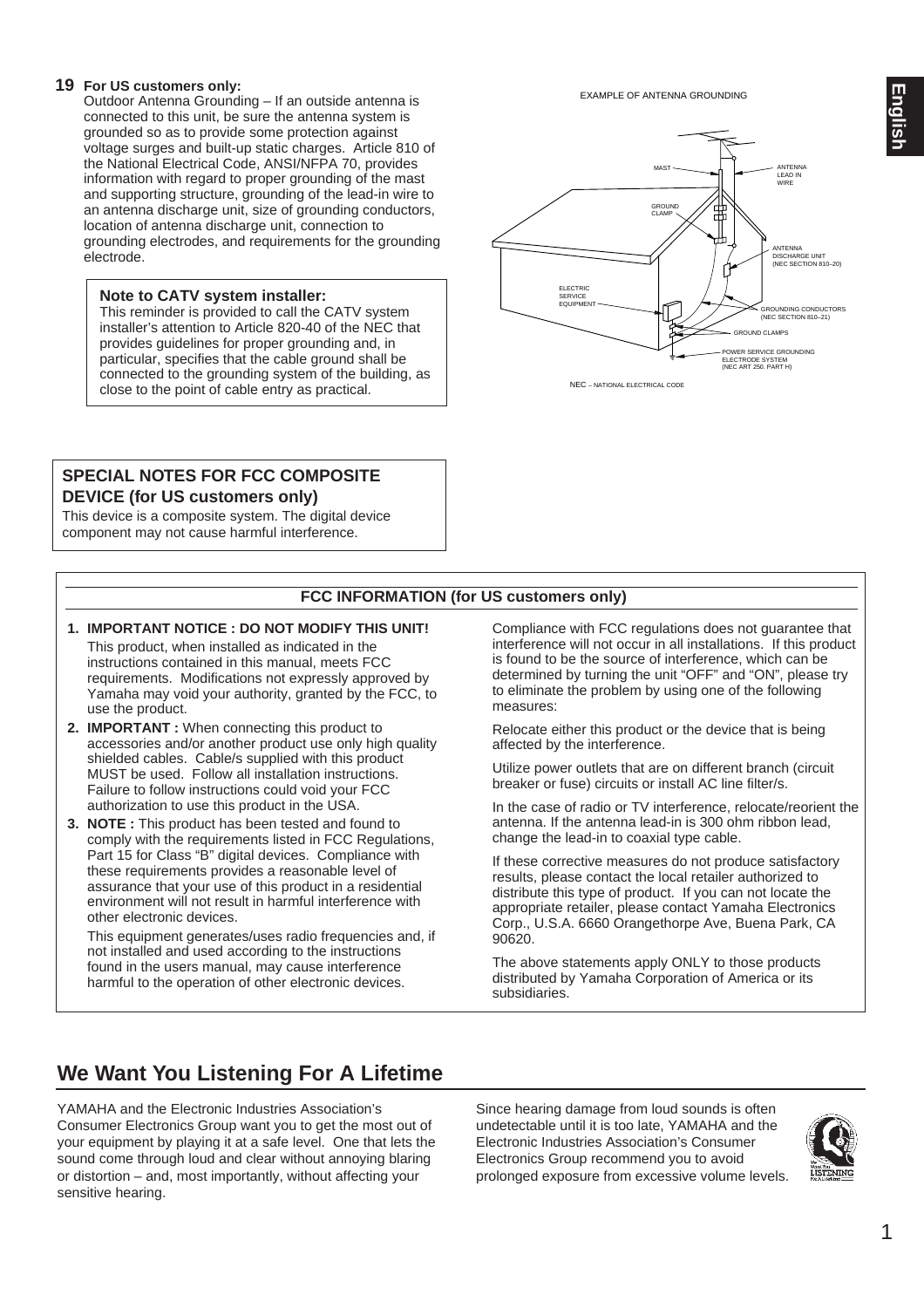# **CONTENTS**

| SAFETY INSTRUCTIONSInside the Front Cover | <b>CONTROLS AND THEIR FUNCTIONS 12</b> |
|-------------------------------------------|----------------------------------------|
|                                           | SPEAKER BALANCE ADJUSTMENT 16          |
|                                           |                                        |
|                                           |                                        |
| NOTES ABOUT THE REMOTE CONTROL            |                                        |
|                                           | USING DIGITAL SOUND FIELD              |
|                                           |                                        |
|                                           |                                        |
|                                           |                                        |
|                                           |                                        |

# **SUPPLIED ACCESSORIES**

After unpacking, check that the following parts are included.

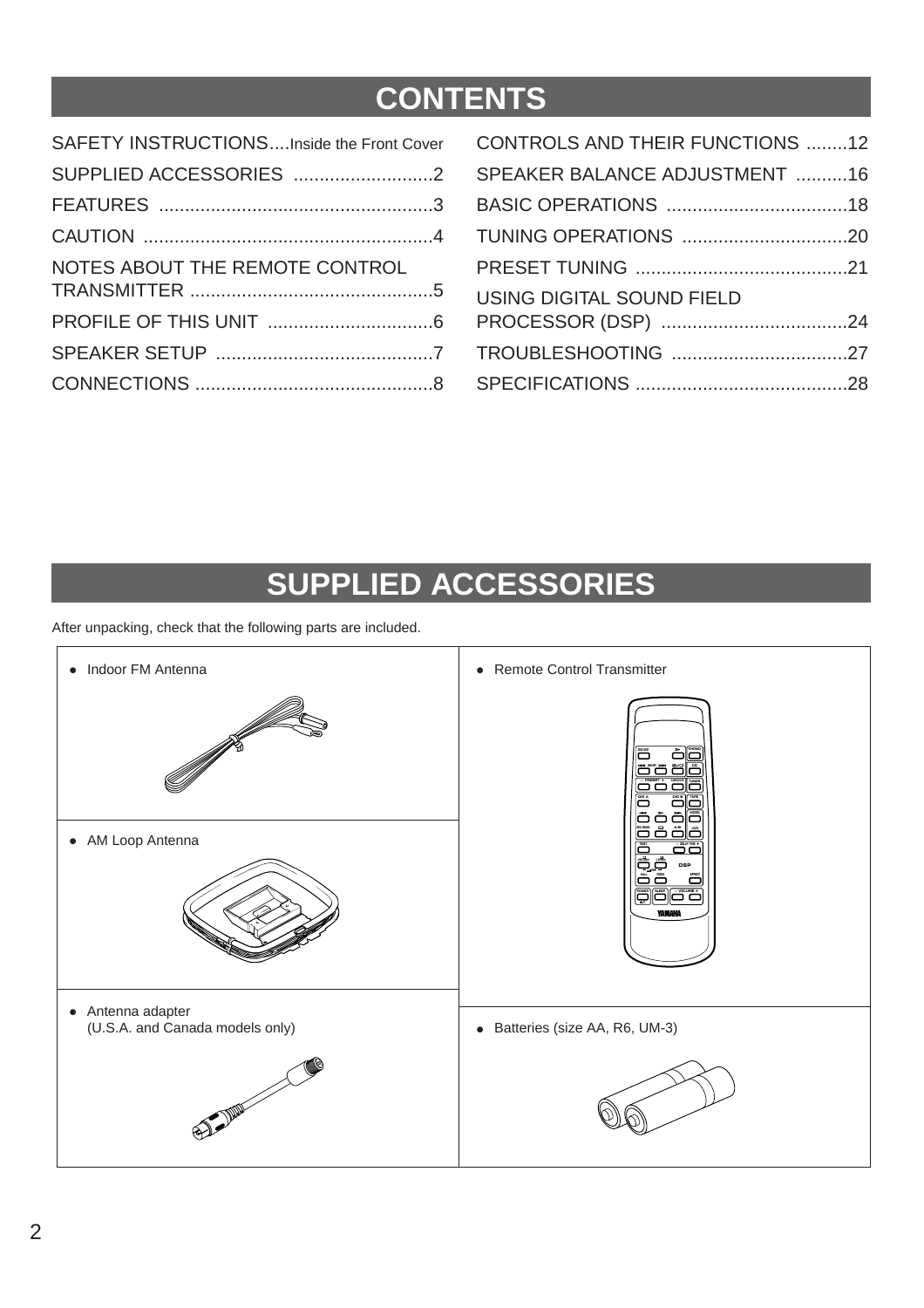# **FEATURES**

● **5 Speaker Configuration (Power Amp. Section)**

**Main: 50W + 50W (8**Ω**) RMS Output Power, 0.04% THD, 20–20,000 Hz**

- **Center: 50W (8**Ω**) RMS Output Power, 0.04% THD, 1 kHz**
- **Rear: 20W (8**Ω**) RMS Output Power, 0.04% THD, 1 kHz**
- **Digital Sound Field Processor**
- **Dolby Pro Logic Surround Decoder**
- **Automatic Input Balance Control for Dolby Pro Logic Surround**
- **Test Tone Generator for Easier Speaker Balance Adjustment**
- **3 Center Channel Modes (NORM/WIDE/PHANTOM)**
- **40-Station Random Access Preset Tuning**
- **Automatic Preset Tuning**
- **Preset Station Shifting Capability (Preset Editing)**
- **IF Count Direct PLL Synthesizer Tuning System**
- **Video Signal Input/Output Capability**
- **SLEEP Timer**
- **Remote Control Capability**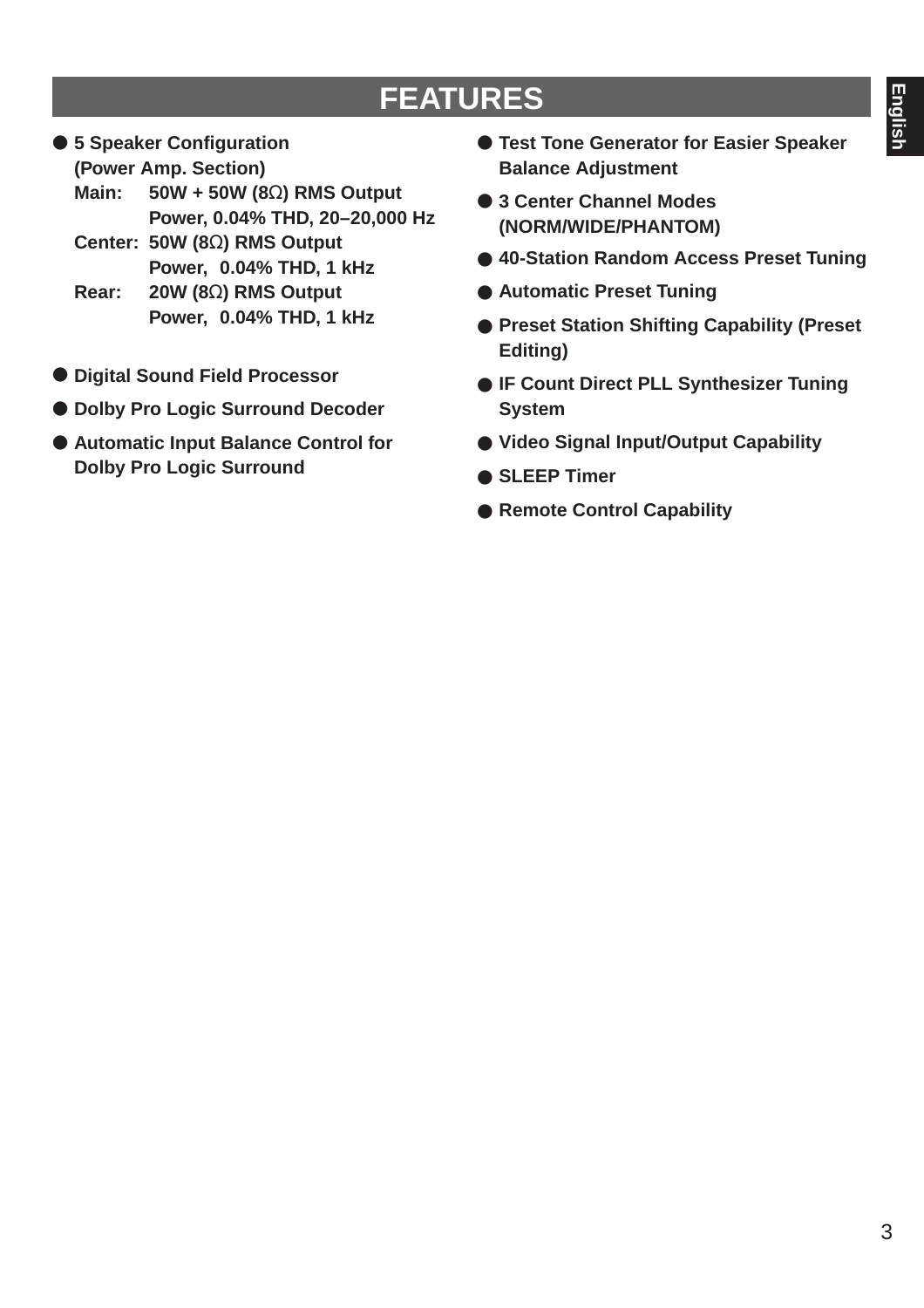# **CAUTION : READ THIS BEFORE OPERATING YOUR UNIT.**

- **1.** To assure the finest performance, please read this manual carefully. Keep it in a safe place for future reference.
- **2.** Install this unit in a cool, dry, clean place away from windows, heat sources, sources of excessive vibration, dust, moisture and cold. Avoid sources of humming (transformers, motors). To prevent fire or electrical shock, do not expose the unit to rain or water.
- **3.** Never open the cabinet. If something drops into the set, contact your dealer.
- **4.** Do not use force on switches, controls or connection wires. When moving the unit, first disconnect the power plug and the wires connected to other equipment. Never pull the wires themselves.
- **5.** The openings on the cabinet assure proper ventilation of the unit. If these openings are obstructed, the temperature inside the cabinet will rise rapidly. Therefore, avoid placing objects against these openings, and install the unit in wellventilated condition. Be sure to allow a space of at least 20 cm behind, 20 cm on the both sides and 30 cm above the top panel of the unit. Otherwise it may not only damage the unit, but also cause fire.
- **6.** Always set the VOLUME control to "– ∞" before starting the audio source play. Increase the volume gradually to an appropriate level after playback has been started.
- **7.** Do not attempt to clean the unit with chemical solvents; this might damage the finish. Use a clean, dry cloth.
- **8.** Be sure to read the "TROUBLESHOOTING" section regarding common operating errors before concluding that the unit is faulty.
- **9.** When not planning to use this unit for long periods of time (ie., vacation, etc.), disconnect the AC power plug from the wall outlet.
- **10.** To prevent lightning damage, disconnect the AC power plug and antenna cable when there is an electrical storm.
- **11.** Grounding or polarization Precautions should be taken so that the grounding or polarization of an appliance is not defeated.
- **12.**Do not connect audio equipment to the AC outlet on the rear panel if the equipment requires more power than the outlet is rated to provide.
- **13. Voltage Selector (China and General Models only) The voltage selector on the rear panel of this unit must be set for your local main voltage BEFORE plugging into the AC main supply. Voltages are 110/120/220/240 V AC, 50/60 Hz.**

This unit is not disconnected from the AC power source as long as it is connected to the wall outlet, even if this unit itself is turned off. This state is called the standby mode. In this state, this unit is designed to consume a very small quantity of power.

#### **FOR CANADIAN CUSTOMERS**

TO PREVENT ELECTRIC SHOCK, MATCH WIDE BLADE OF PLUG TO WIDE SLOT AND FULLY INSERT.

THIS CLASS B DIGITAL APPARATUS MEETS ALL REQUIREMENTS OF THE CANADIAN INTERFERENCE-CAUSING EQUIPMENT REGULATIONS.

#### **FREQUENCY STEP switch (China and General Models only)**

Because the interstation frequency spacing differs in different areas, set the FREQUENCY STEP switch (located at the rear) according to the frequency spacing in your area. Before setting this switch, disconnect the AC power plug of this unit from the AC outlet.

#### **WARNING**

**Do not change the IMPEDANCE SELECTOR switch setting while the power to this unit is on, otherwise this unit may be damaged.**

#### **IF THIS UNIT FAILS TO TURN ON WHEN THE STANDBY/ON SWITCH IS PRESSED;**

The **IMPEDANCE SELECTOR** switch may not be set to either end. If so, set the switch to either end when this unit is in the standby mode.

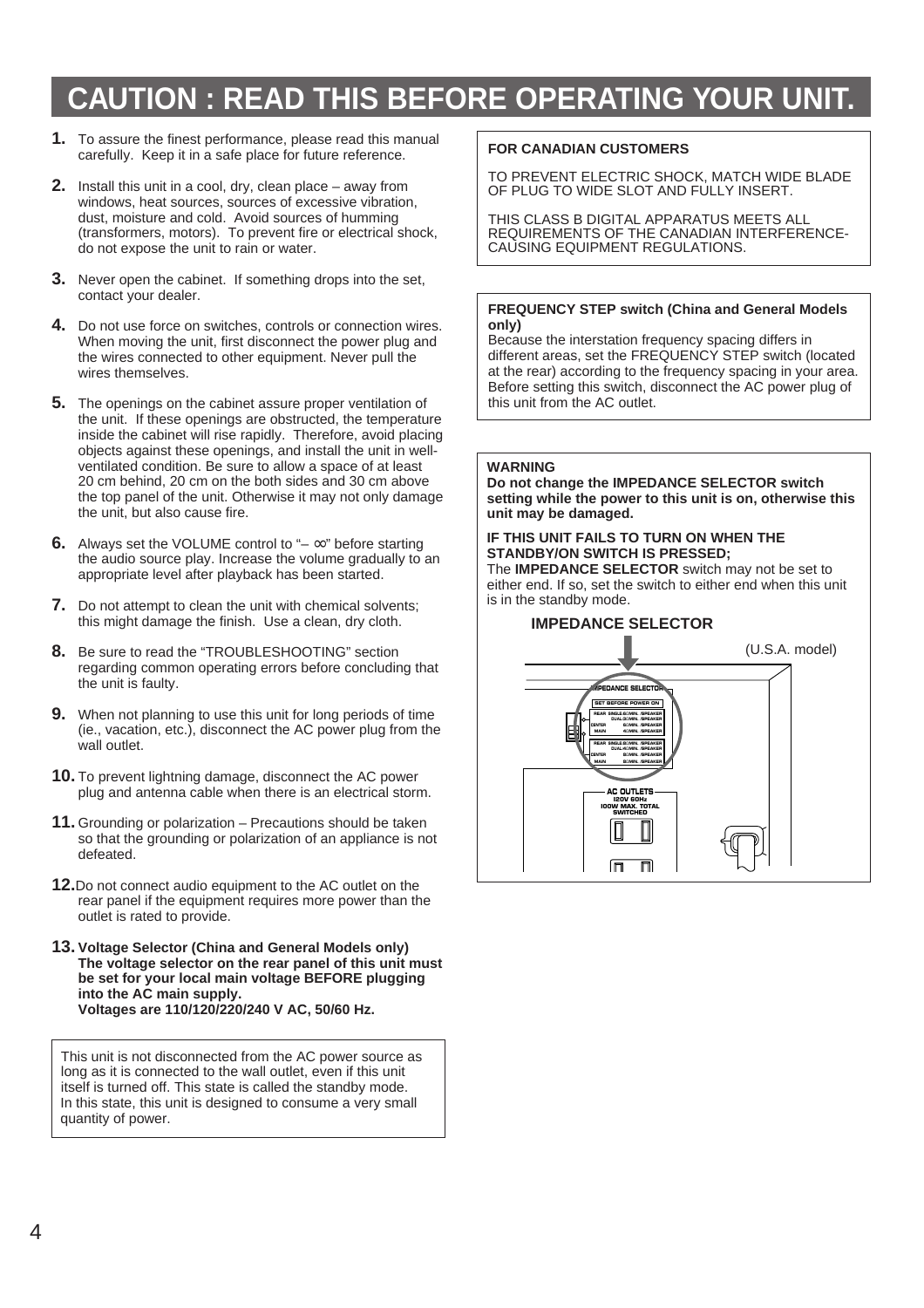# **NOTES ABOUT THE REMOTE CONTROL TRANSMI**

#### **Battery installation**

#### **Remote control transmitter operation range**



# $\overline{\circ}$   $\overline{\circ}$ Remote control sensor **HILLE** Within approximately 6 m (19.7 feet)30° 30°

#### **Battery replacement**

If you find that the remote control transmitter must be used closer to the main unit, the batteries are weak. Replace both batteries with new ones.

#### **Notes**

- Use only AA, R6, UM-3 batteries for replacement.
- Be sure the polarities are correct. (See the illustration inside the battery compartment.)
- Remove the batteries if the remote control transmitter is not used for an extended period of time.
- If batteries leak, dispose of them immediately. Avoid touching the leaked material or letting it come in contact with clothing, etc. Clean the battery compartment thoroughly before installing new batteries.

#### **Notes**

- There should be no large obstacles between the remote control transmitter and the main unit.
- If the remote control sensor is directly illuminated by strong lighting (especially an inverter type of fluorescent lamp etc.), it might cause the remote control transmitter not to work correctly. In this case, reposition the main unit to avoid direct lighting.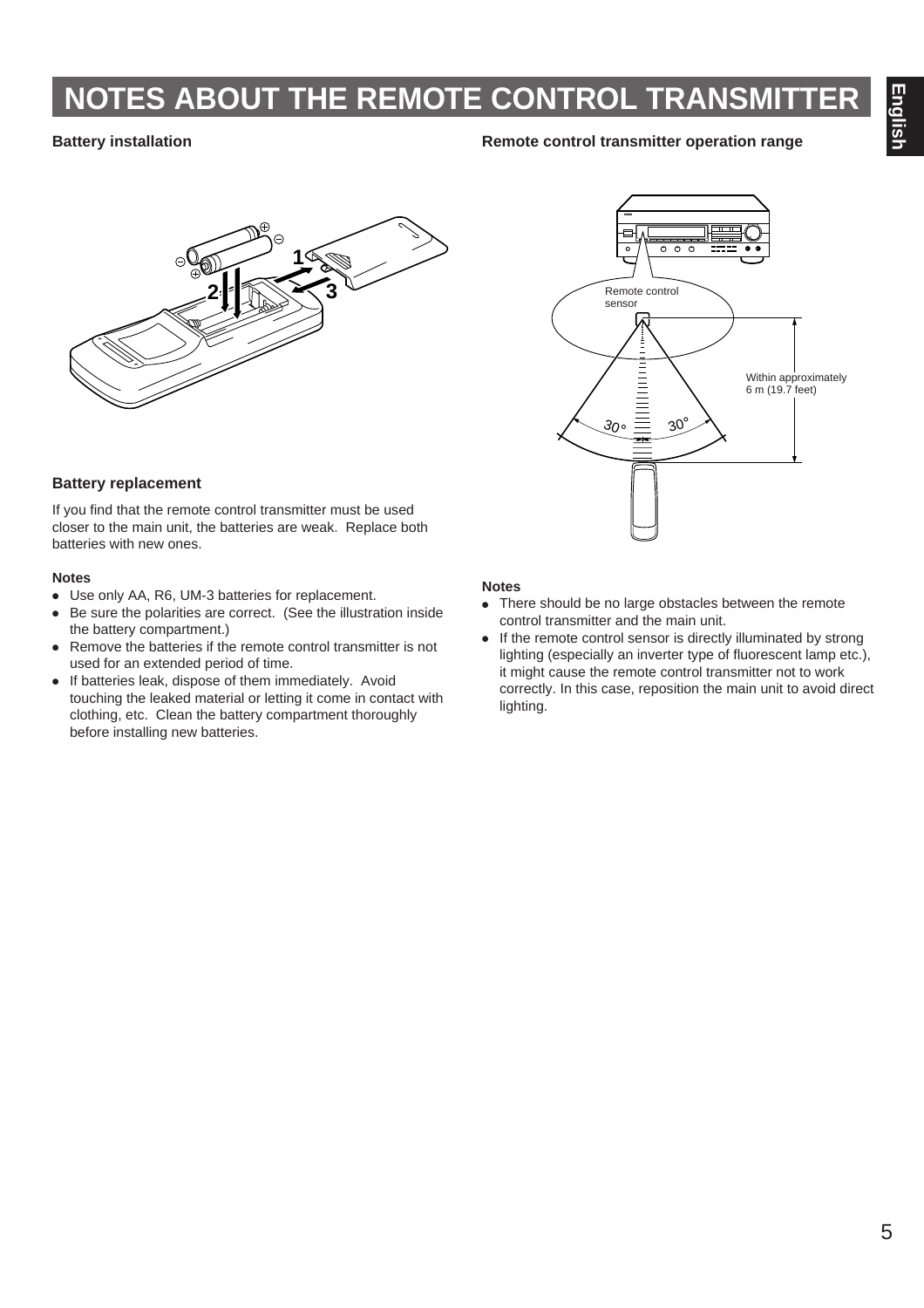# **PROFILE OF THIS UNIT**

You are the proud owner of a Yamaha stereo receiver –an extremely sophisticated audio component. The Digital Sound Field Processor (DSP) built into this unit takes advantage of Yamaha's undisputed leadership in the field of digital audio processing to bring you a whole new world of listening experiences. Follow the instructions in this manual carefully when setting up your system, and this unit will sonically transform your room into a totally new listening environment. In addition, you will get incredible realism from sources encoded with Dolby Surround using the built-in Dolby Pro Logic Surround Decoder. Please read this operation manual carefully and store it in a safe place for later reference.

## **Digital Sound Field Processing**

What is it that makes live music so good? Today's advanced sound reproduction technology enables you to get extremely close to the sound of a live performance, but chances are you'll still notice something missing: the acoustic environment of the live concert hall. Extensive research into the exact nature of the sonic reflections that create the ambience of a large hall has made it possible for Yamaha engineers to bring you this same sound in your own listening room, so you'll feel all the sound of a live concert.

Furthermore, our technicians, armed with sophisticated measuring equipment, have even made it possible to capture the acoustics of actual music venues to allow you to accurately recreate live performance environments in your own home.

## **Dolby Pro Logic Surround**

This unit employs a Dolby Pro Logic Surround decoder similar to professional Dolby Stereo decoders used in many movie theaters. By using the Dolby Pro Logic Surround decoder, you can experience the dramatic realism and impact of Dolby Stereo theater sound in your own home.

Dolby Pro Logic employs a four-channel-five-speaker system. The Pro Logic Surround system divides the input signal into four levels: the left and right main channels, the center channel (used for dialog), and the rear surround sound channel (used for sound effects, background noise, and other ambient noises). The center channel allows listeners seated in even less-than-ideal positions to hear the dialog originating from the action on the screen while experiencing good stereo imaging.

Dolby Surround is encoded on many sound tracks of prerecorded video tapes, laserdiscs, and some TV/cable broadcasts. When you play a source encoded with Dolby Surround on this unit, the Dolby Pro Logic Surround decoder decodes the signal and supplies the surround-sound effects to you.

In addition, this unit features a built-in automatic input balance control. This always assures you of the best performance without manual adjustment.

Manufactured under license from Dolby Laboratories Licensing Corporation. "Dolby", the double-D symbol and "Pro Logic" are trademarks of Dolby Laboratories Licensing Corporation.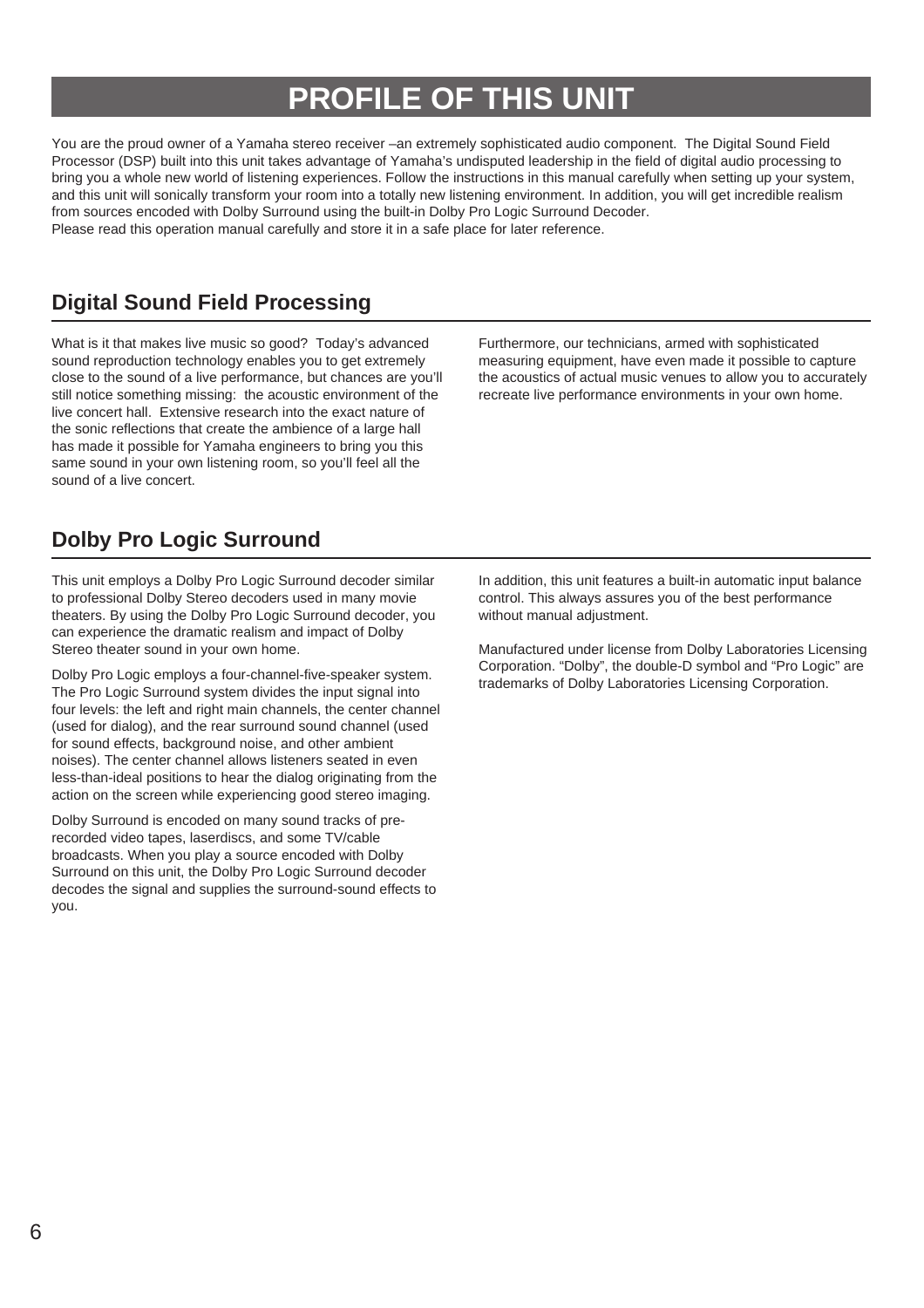# **SPEAKER SETUP**

# **SPEAKERS TO BE USED**

This unit is designed to provide the best sound-field quality with a 5-speaker configuration. The most effective speakers to use with this unit are main speakers, rear speakers and a center speaker. You can use only one rear speaker instead of using two rear speakers, and omit the center speaker. (Refer to the **"SPEAKER CONFIGURATION"** shown below.)

The main speakers are used for the main source sound plus the effect sounds. They will probably be the speakers from your present stereo system. The rear speakers are used for the effect and surround sounds, and the center speaker is for the center sounds (dialog etc.) within the programs encoded with Dolby Surround. The center speaker needs to be equal in power to the main speakers although the rear speakers should not be equal. However, all the speakers should have high enough power handling to accept the maximum output of this unit.

# **SPEAKER CONFIGURATION**

#### **5-Speaker Configuration**

This configuration is the most effective and recommended one. In this configuration, the center speaker is necessary as well as the rear speakers. If the program **II PRO LOGIC** or **II** 3 **STEREO** is selected, conversations will be output from the center speaker and the ambience will be excellent.

• Set the center channel mode to the "**NORM**" or "**WIDE**" position. (For details, refer to page 16.)

# **Main L Center Main R Center Rear L Rear R**



#### **4-Speaker Configuration (without the center speaker)**

The center speaker is not used in this configuration. If the program **PRO LOGIC** is selected, the center sound will be output from the left and the right main speakers. The program **11 3 STEREO** has no effect in this configuration. However, the sound effect of other programs can be almost the same as that of the 5-speaker configuration.

• Be sure to set the center channel mode to the "**PHANTOM**" position. (For details, refer to page 16.)



#### **Note**

As this unit is equipped with a monaural amplifier for the rear channel, sounds output from the rear speakers are in monaual. So, you may use only one rear speaker instead of using two rear speakers.

However, the use of two rear speakers is recommended when there is more than one listener in the listening room. When using one rear speaker, place it right behind your listening position.

## **SPEAKER PLACEMENT**

The recommended speaker configuration, the 5-speaker configuration, will require two speaker pairs: **main speakers** (your normal stereo speakers), and **rear speakers**, plus a **center speaker**. When you place these speakers, refer to the following.



- **Main:** In normal position. (The position of your present stereo speaker system.)
- **Rear:** Behind your listening position, facing slightly inward. Nearly 1.8m (approx. 6 feet) up from the floor.
- **Center:** Precisely between the main speakers. (To avoid interference with TV sets, use a magnetically shielded speaker.)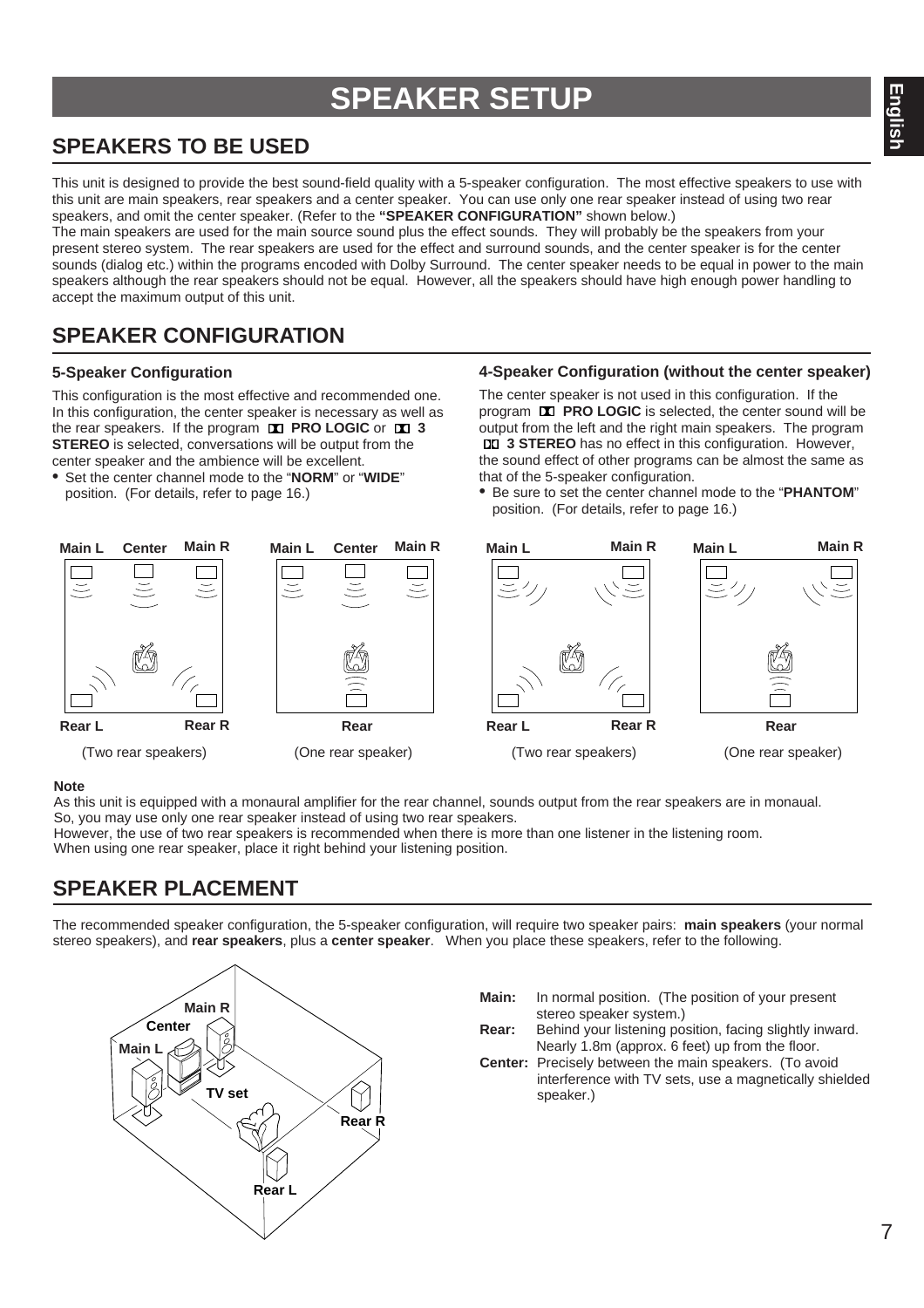# **CONNECTIONS**

#### **Never plug in this unit and other components until all connections are completed.**

## **CONNECTIONS WITH OTHER COMPONENTS**

When making connections between this unit and other components, be sure all connections are made correctly, that is to say **L** (left) to **L**, **R** (right) to **R**, "**+**" to "**+**" and "**–**" to "**–**". Also, refer to the owner's manual for each component to be connected to this unit.

\* If you have YAMAHA components numbered as  $\Box$ ,  $\Box$ ,  $\Box$ , etc. on the rear panel, connections can be made easily by making sure to connect the output (or input) terminals of each component to the same-numbered terminals of this unit.



 $\star$ <sup>1</sup>  $, \star^2$ : See page 10.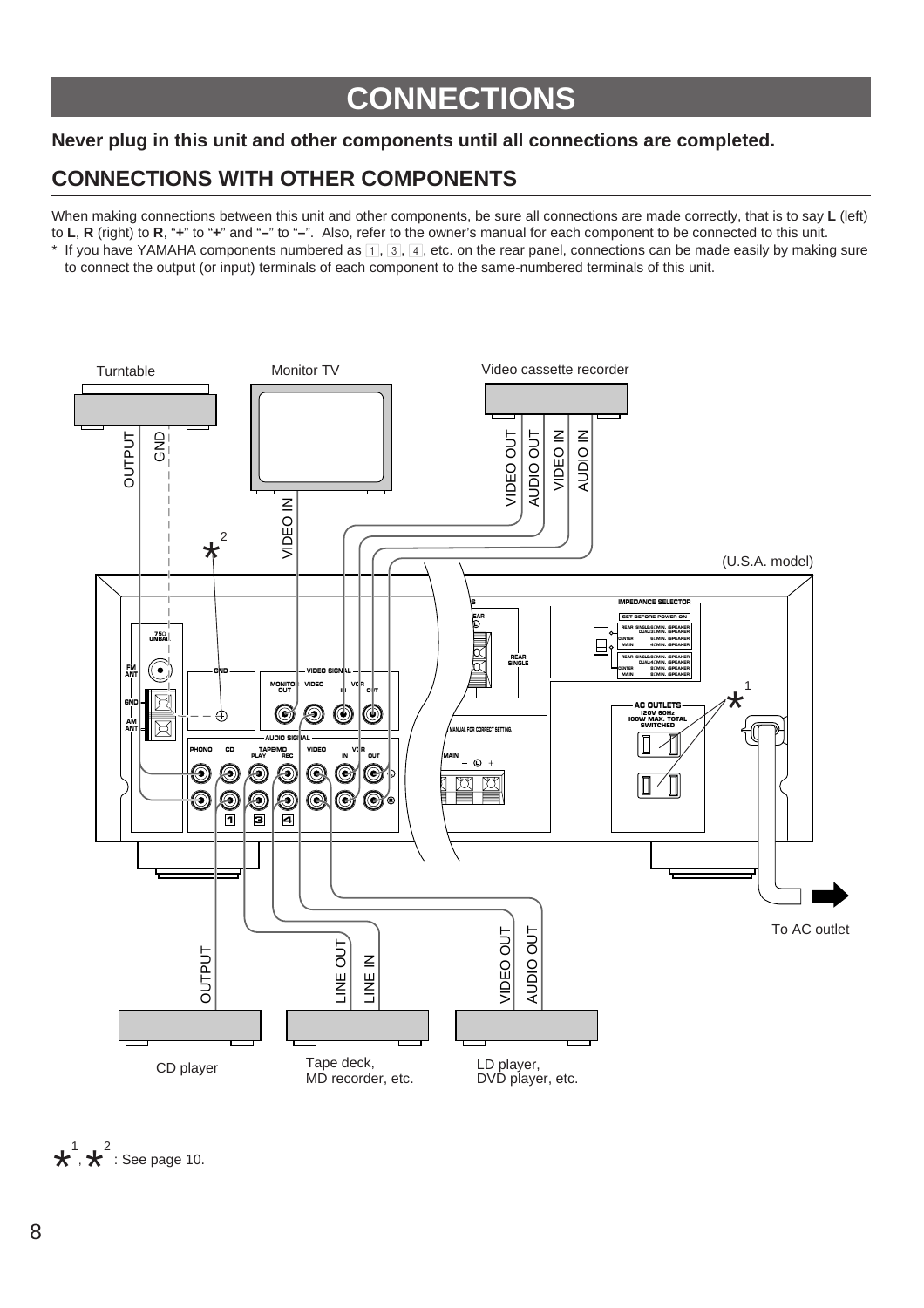# **CONNECTING SPEAKERS**



#### **How to Connect:**

Connect the **SPEAKERS** terminals to your speakers with wire of the proper gauge (cut as short as possible). If the connections are faulty, no sound will be heard from the speakers. Make sure that the polarity of the speaker wires is correct, that is the + and – markings are observed. If these wires are reversed, the sound will be unnatural and lack bass. **Caution**

**Do not let the bare speaker wires touch each other or any metal part of this unit. This could damage this unit and/or speakers.**

#### **For connecting to the MAIN SPEAKERS terminals**

Red: positive (+) Black: negative (–)



➀Press the tab. ➁Insert the bare wire. [Remove approx. 5mm (1/4") insulation from the speaker wires.] ➂Release the tab and secure the wire.

#### **For connecting to the REAR and CENTER SPEAKERS terminals**

Red: positive (+) Black: negative (–)



➀Press the tab.

- ➁Insert the bare wire. [Remove approx. 5mm (1/4") insulation from the speaker wires.]
- ➂Release the tab and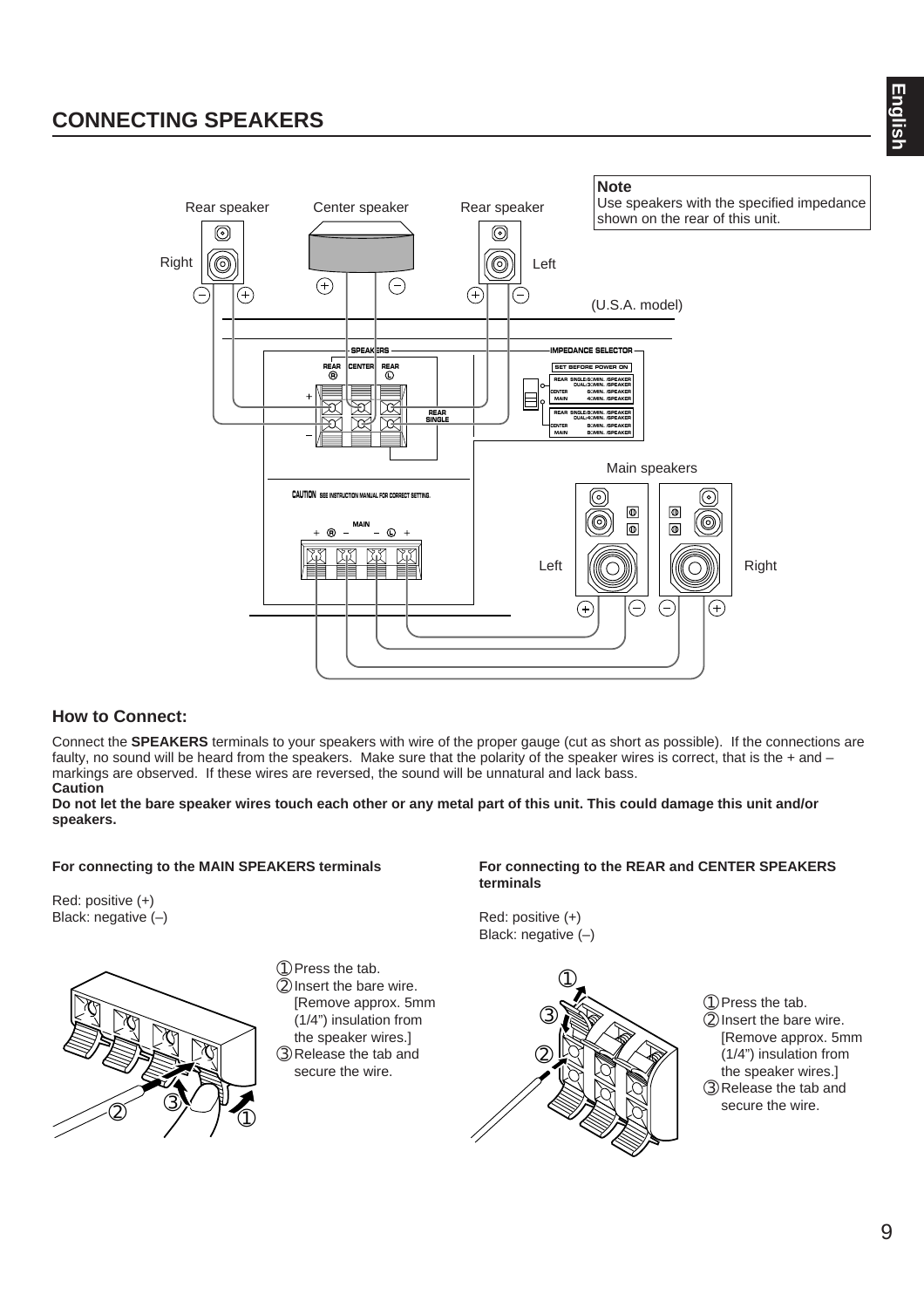#### **Note on connecting only one rear speaker:**

You can use only one rear speaker in place of two rear speakers. For connecting one rear speaker, follow the method shown on the right.



## **IMPEDANCE SELECTOR switch**

Be sure to switch the position only when the power to this unit is not on.

Select the position whose requirements your speaker system meets.

#### **WARNING**

**Do not change the IMPEDANCE SELECTOR switch setting while the power to this unit is on, otherwise this unit may be damaged.**

**IF THIS UNIT FAILS TO TURN ON WHEN THE STANDBY/ON SWITCH IS PRESSED;** The **IMPEDANCE SELECTOR** switch may not be set to

either end. If so, set the switch to either end when this unit is in the standby mode.



(U.S.A. model)

# **AC OUTLETS (SWITCHED)** \*  $\star^1$

(U.S.A., Europe, Canada, China and General models)

.......................................................... 2 SWITCHED OUTLETS (Australia model).................................. 1 SWITCHED OUTLET

Use these to connect the power cords from your components to this unit.

The power to the **SWITCHED** outlets is controlled by this unit's **STANDBY/ON** switch or the provided remote control

transmitter's **POWER**  $\phi$ **/I** key. These outlets will supply power to any component whenever this unit is turned on.

The maximum power (total power consumption of components) that can be connected to the **SWITCHED AC OUTLETS** is 100 watts.



- **Rear:** If you use one rear speaker, the impedance of the speaker must be  $6\Omega$  or higher. If you use two rear speakers, the impedance of each speaker must be  $3\Omega$  or higher.
- **Center:** The impedance of the speaker must be 6Ω or higher.
- **Main:** The impedance of each speaker must be 4Ω or higher.



**Rear:** If you use one rear speaker, the impedance of the speaker must be 8Ω or higher. If you use two rear speakers, the impedance of each speaker must be  $4\Omega$  or higher.

**Center:** The impedance of the speaker must be 8Ω or higher.

**Main:** The impedance of each speaker must be 8Ω or higher.

# **GND terminal (For turntable use)** \*  $\star^2$

Connecting the ground wire of the turntable to the **GND** terminal will normally minimize hum, but in some cases better results may be obtained with the ground wire disconnected.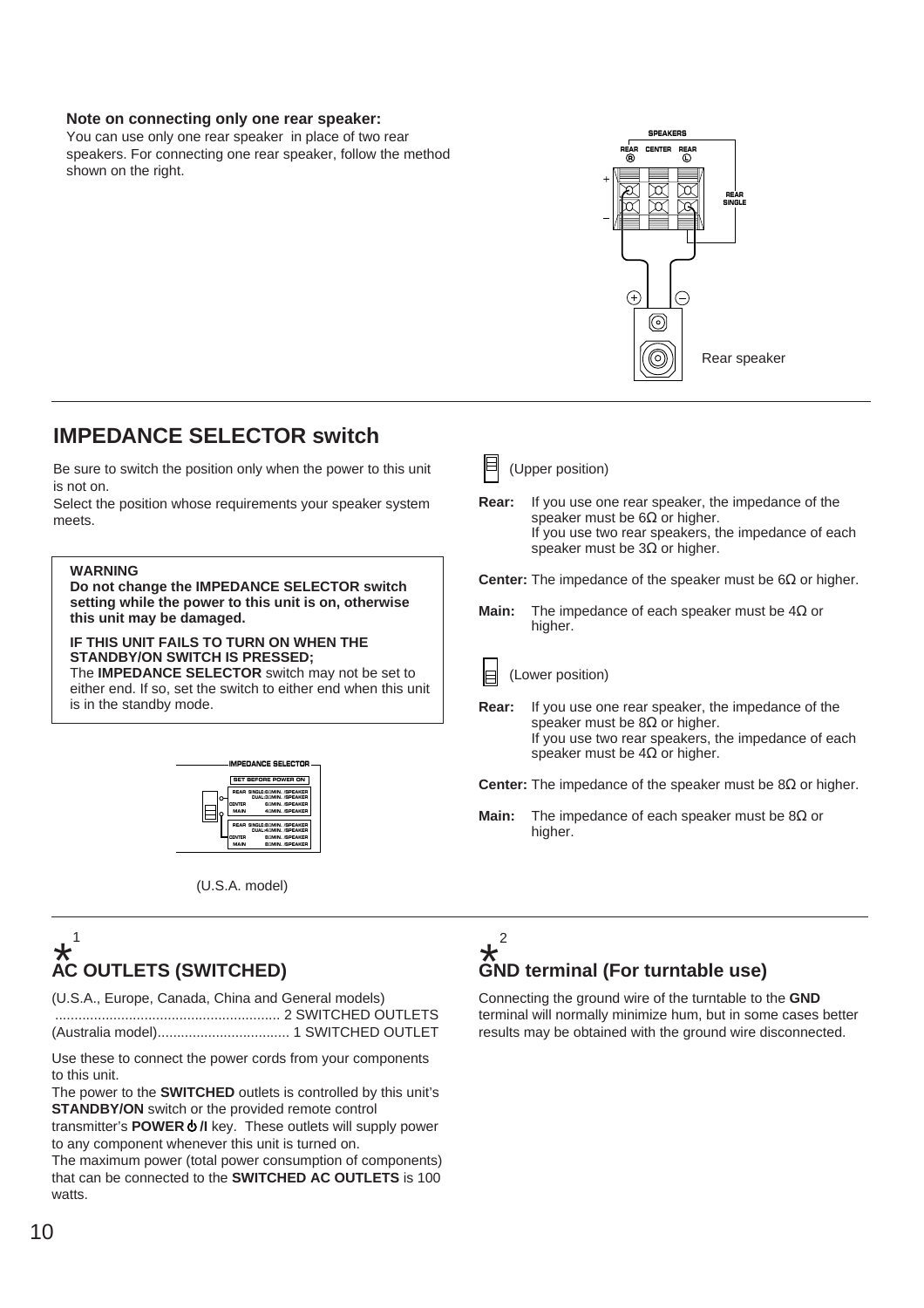# **ANTENNA CONNECTIONS**

- Each antenna should be connected to the designated terminal(s) correctly, referring to the following diagram.
- Both AM and FM indoor antennas are supplied to this unit. In general, these antennas will provide sufficient signal strength. Nevertheless, a properly installed outdoor antenna will give clearer reception than an indoor one. If you experience poor reception quality only with the indoor antennas, the use of an outdoor antenna may result in improvement.





The AM loop antenna should be placed apart from the main unit. The antenna may be hung on a wall.

#### The AM loop antenna should be kept connected, even if an outdoor AM antenna is connected to this unit.

#### **GND terminal**

For maximum safety and minimum interference, connect the **GND** terminal to a good earth ground, which is a metal stake driven into moist earth.

#### **Notes**

- When connecting the indoor FM antenna, insert its connector into the **FM ANT** terminal firmly.
- If you need an outdoor FM antenna to improve FM reception quality, either

300-ohm feeder or coaxial cable may be used. In locations troubled by electrical interference, a coaxial cable is preferable.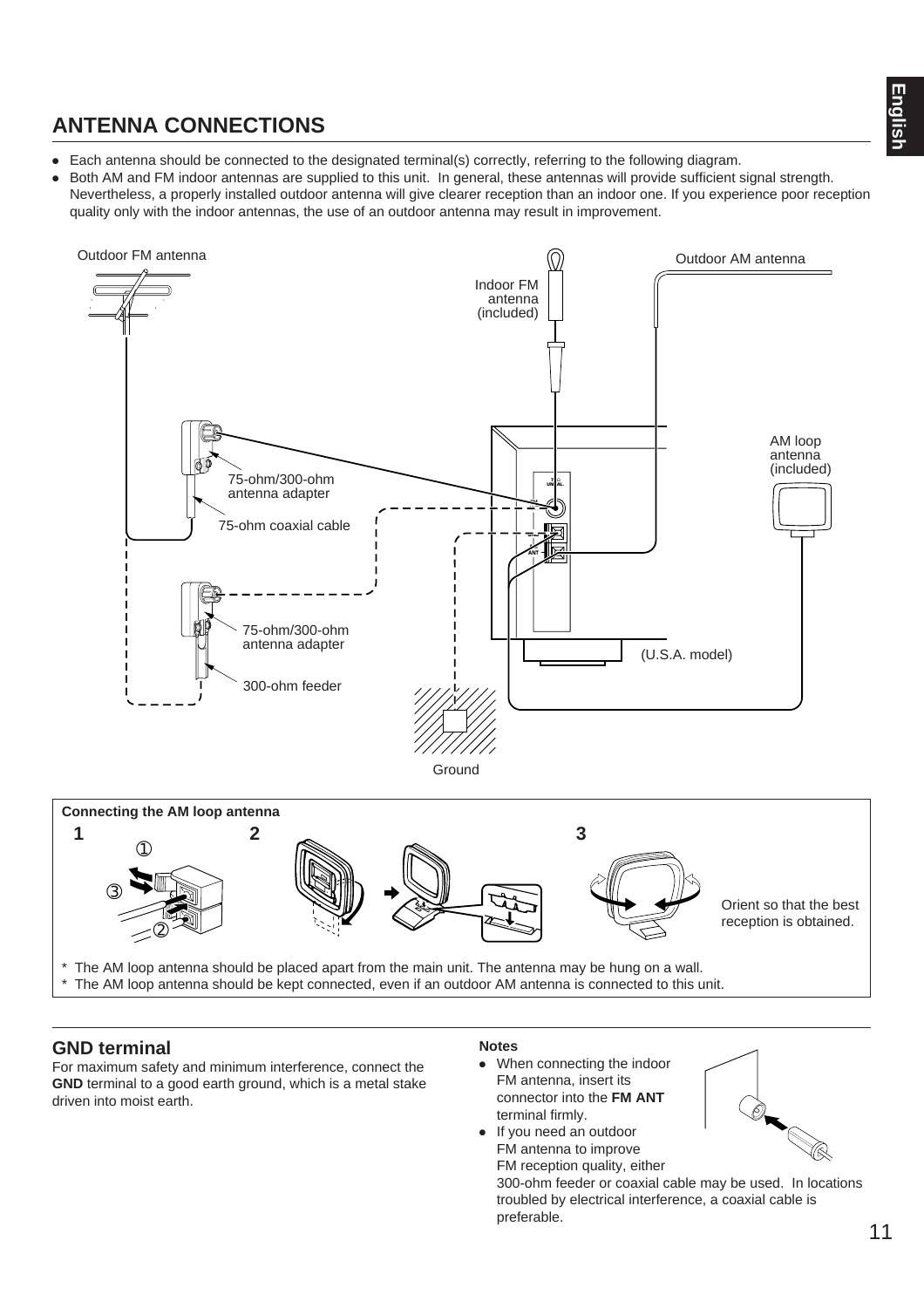# **CONTROLS AND THEIR FUNCTIONS**

## **FRONT PANEL**



#### 1 **STANDBY/ON switch**

Press this switch to turn on the power to this unit. Press it again to turn this unit into the standby mode.

#### Standby mode

In this state, this unit consumes a very small quantity of power to receive infrared-signals from the remote control .<br>transmitter.

#### 2 **Remote control sensor**

Receives signals from the remote control transmitter.

#### 3 **Display panel**

Shows various information. (For details, refer to page 15.)

#### 4 **Input selector buttons**

Select a program source to listen to or watch. When a button is pressed, the name of the selected source appears on the display.

#### 5 **VOLUME control**

Used to raise or lower the volume level.

#### 6 **PHONES jack**

When you listen with headphones privately, connect the headphones to the **PHONES** jack and switch off the digital sound field processor (so that no DSP program name is illuminated on the display) by pressing the **EFFECT** button. You can listen to the sound to be output from the main speakers through headphones.

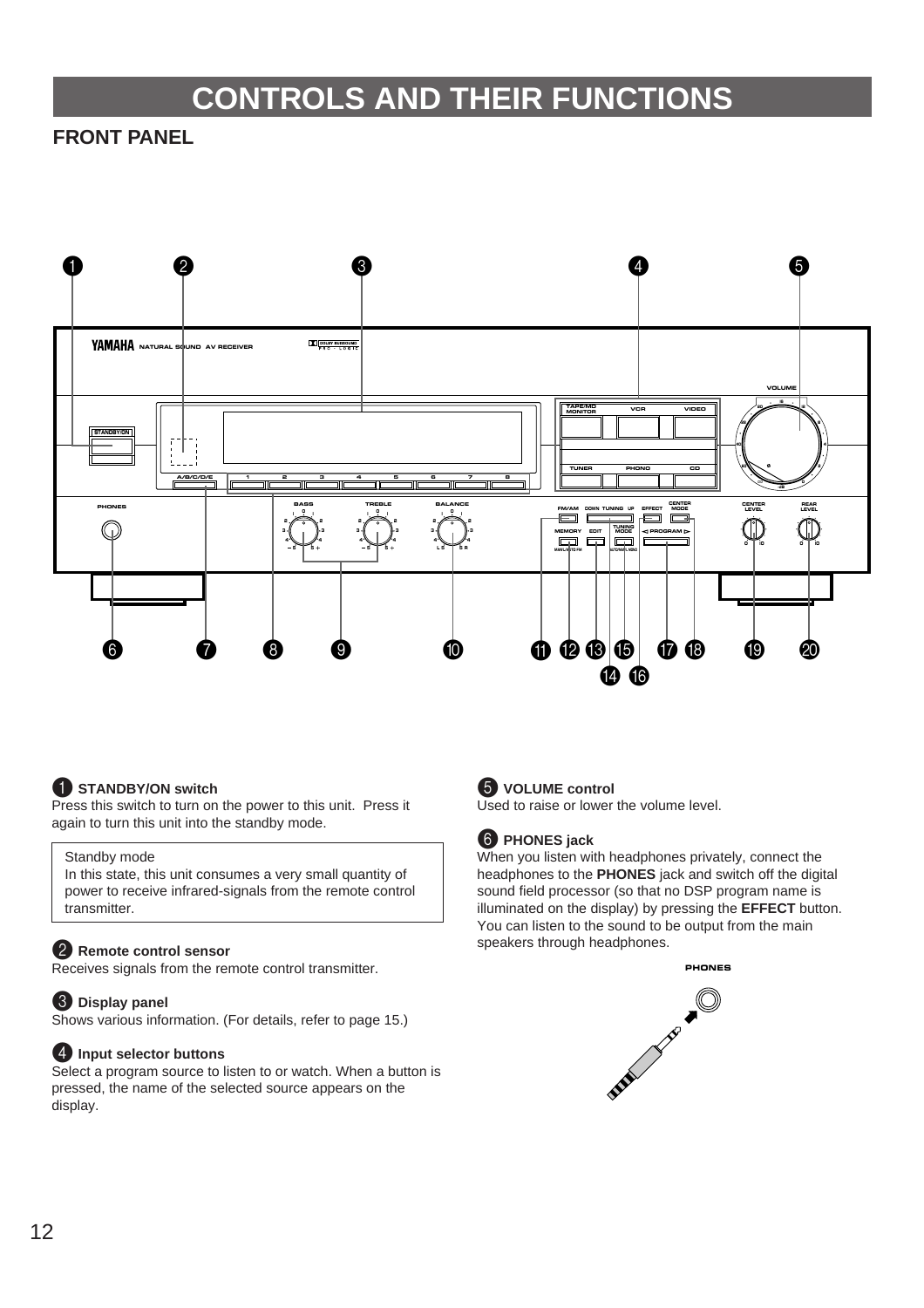#### 7 **A/B/C/D/E button**

Press this button to select a desired group (A–E) of preset stations.

#### 8 **Preset station number selector buttons**

Select a preset station number (1 to 8).

#### 9 **Tone controls**

These controls are effective only for the sound from the main speakers.

#### **BASS**

Used to increase or decrease the low frequency response. The 0 position produces flat response.

#### **TREBLE**

Used to increase or decrease the high frequency response. The 0 position produces flat response.

#### 0 **BALANCE control**

This control is effective only for the sound from the main speakers.

Adjusts the balance of the output volume to the left and right speakers to compensate for sound imbalance caused by speaker location or listening room conditions.

#### A **FM/AM button**

Press this button to switch the reception band to FM or AM.

#### B **MEMORY (MAN'L/AUTO FM) button**

When this button is pressed, the "MEMORY" indicator flashes for about 5 seconds. While the indicator is flashing, select a desired preset station number by pressing the corresponding preset station number selector button to enter the displayed station into the memory.

When this button is held down for more than 3 seconds, the automatic preset tuning begins. (For details, refer to page 22.)

#### **B** EDIT button

This button is used to exchange the places of two preset stations with each other.

#### D **TUNING DOWN/UP button**

Used for tuning. Press the "UP" side to tune in to higher frequencies, and press the "DOWN" side to tune in to lower frequencies.

#### E **TUNING MODE (AUTO/MAN'L MONO) button**

Press this button to switch the tuning mode to automatic or manual. To select the automatic tuning mode, press this button so that the "AUTO TUNING" indicator lights up on the display. To select the manual tuning mode, press this button so that the "AUTO TUNING" indicator goes off.

#### **18** EFFECT button

Switches on/off the digital sound field processor (including the Dolby Pro Logic Surround decoder).

#### G **PROGRAM selector button**

When the built-in digital sound field processor (including the Dolby Pro Logic Surround decoder) is on, this button changes the currently selected DSP program every time the right or left side of this button is pressed.

#### **(B)** CENTER MODE button

Selects a center channel output mode (NORM, WIDE or PHANTOM). (For details, refer to page 16.)

#### **IO** CENTER LEVEL control

Adjusts the sound output level of the center speaker.

#### **20** REAR LEVEL control

Adjusts the sound output level of the rear speakers.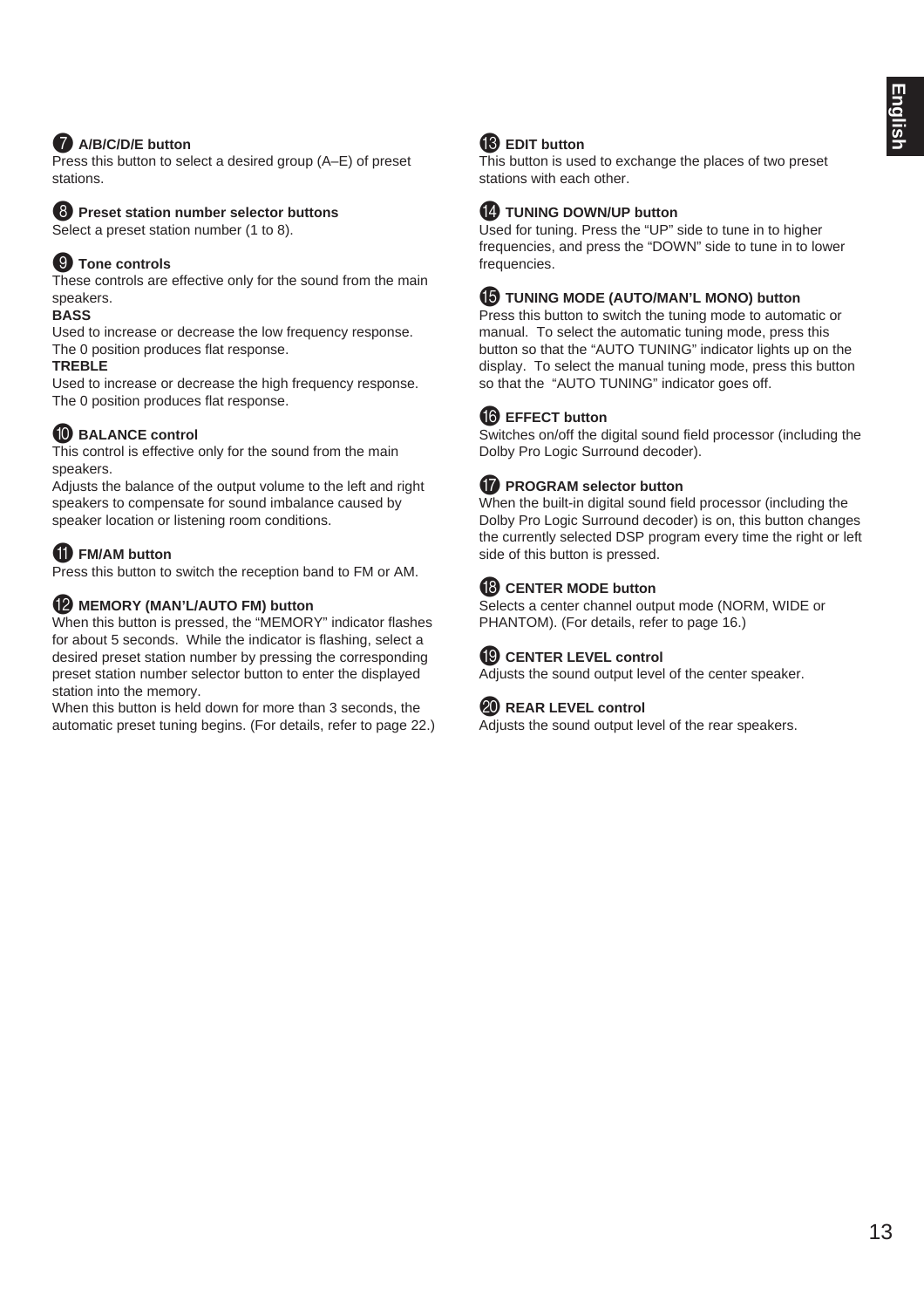# **REMOTE CONTROL TRANSMITTER**

The remote control transmitter supplied to this unit is designed to control all the most commonly used functions of this unit. If the CD player and tape deck connected to this unit are YAMAHA components designed for remote control compatibility, this remote control transmitter will also control various functions of each component.



## **For Control of This Unit**

#### **1** Tuner keys

- Control tuner.
- **+**: Selects higher preset station number.
- **–**: Selects lower preset station number.
- **A/B/C/D/E**: Selects the group (A E) of preset station numbers.

#### **2 TEST** key

Used for speaker balance adjustment. (For details, refer to page 16–17.)

#### 3 **DSP program selector keys**

Select a DSP program. When a key is pressed, the name of selected program lights up on the display.

#### **4** POWER  $\psi$ /I key

Turns the power to this unit on and turns this unit into the standby mode alternately.

#### 5 **SLEEP timer key**

This unit is automatically turned into the standby mode one hour after this key is pressed (so that "SLEEP" indicator lights up). To cancel this function, press this key again so that "SLEEP" indicator goes off.



#### Select input source.

#### 7 **DELAY TIME +/– keys**

Adjust the delay time, or the time difference between the begining of source sound and the begining of effect sound. (For details, refer to page 26.)

#### 8 **EFFECT key**

Switches on/off the digital sound field processor (including the Dolby Pro Logic Surround decoder).

#### 9 **VOLUME +/– keys**

Turn the volume level up/down.

## **For Other Component Control**

Identify the remote control transmitter keys with your component's keys. If these keys are identical, their functions will be the same. On each key function, refer to the corresponding instruction on your component's manual.

#### 1 **CD player keys**

- Control compact disc player.
- \* **DISC SKIP** is applicable only to compact disc changer.

#### 2 **Tape deck keys**

Control tape deck.

- **DIR A, DIR B** and **A/B** are applicable only to double cassette tape deck.
- \* For a single cassette deck with automatic reverse function, pressing **DIR A** will reverse the direction of tape running.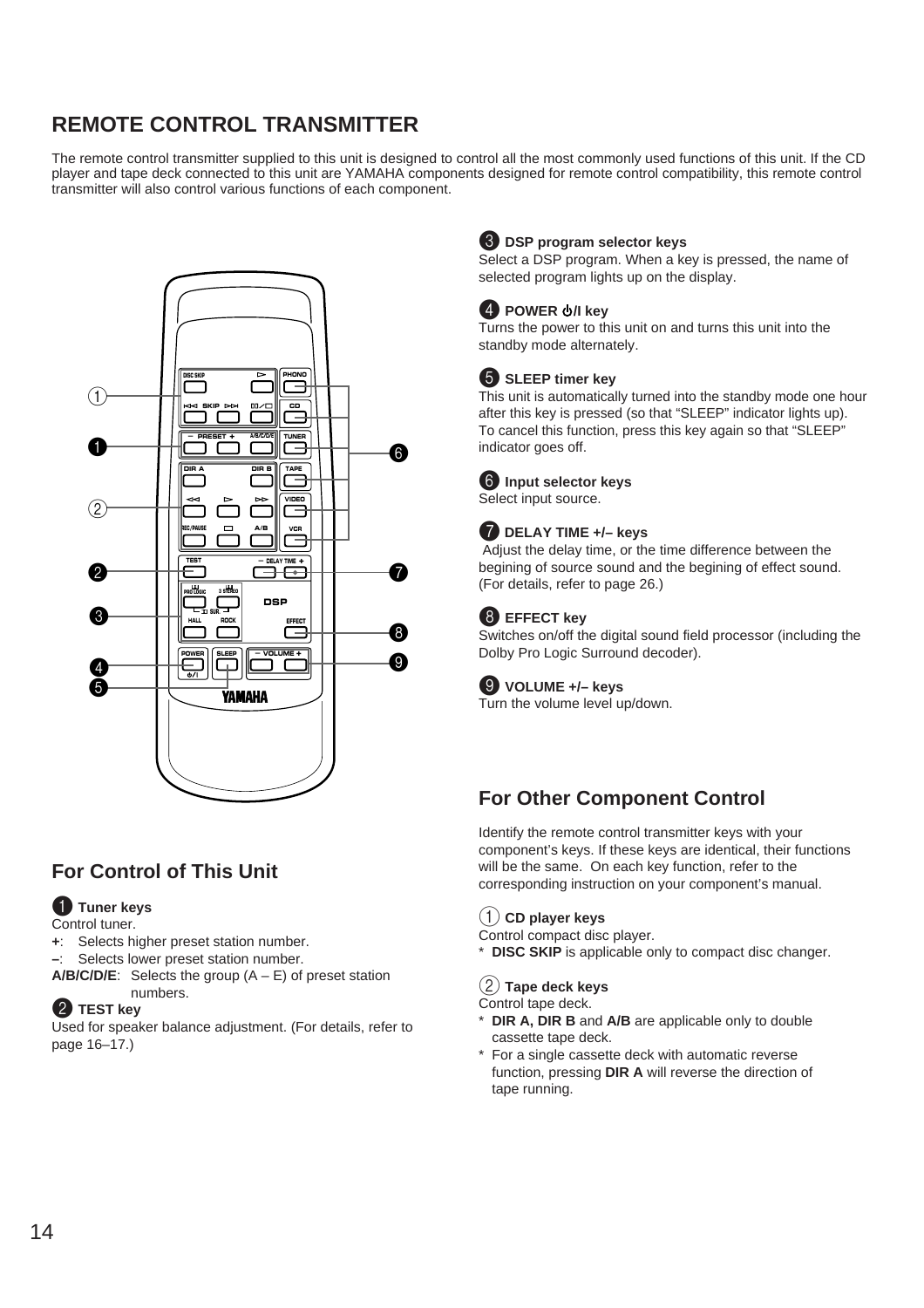## **DISPLAY PANEL**



#### 1 **Multi-information display**

Displays various information, for example station frequency, preset station number and name of selected input source.

#### 2 **STEREO indicator**

Lights up when an FM stereo broadcast with sufficient signal strength is received.

#### 3 **Signal-level meter**

Indicates the signal level of the received station. If multipath interference is detected, the indication decreases.

#### 4 **DSP program indicators**

The name of a selected DSP program lights up when the builtin digital sound field processor and/or the Dolby Pro Logic Surround decoder is on.

#### **5 MEMORY** indicator

When the **MEMORY** button is pressed, this indicator flashes for about 5 seconds. While this indicator is flashing, the displayed station can be programmed to the memory by using the **A/B/C/D/E** button and the preset station number selector buttons.

#### **6** AUTO TUNING indicator

Lights up when this unit is in the automatic tuning mode.

#### 7 **TAPE MONITOR indicator**

Lights up when the tape deck (or MD recorder etc.) is selected as the input source by pressing the **TAPE/MD MONITOR** button.

#### 8 **SLEEP indicator**

Lights up while the built-in SLEEP timer is functioning.

#### 9 **Center channel mode indicators**

The name of a selected center channel mode lights up only when a program which uses the Dolby Pro Logic Surround decoder is selected.

#### 0 **TEST indicator**

Flashes when the built-in test tone generator is functioning (when the test-tone is output from speakers).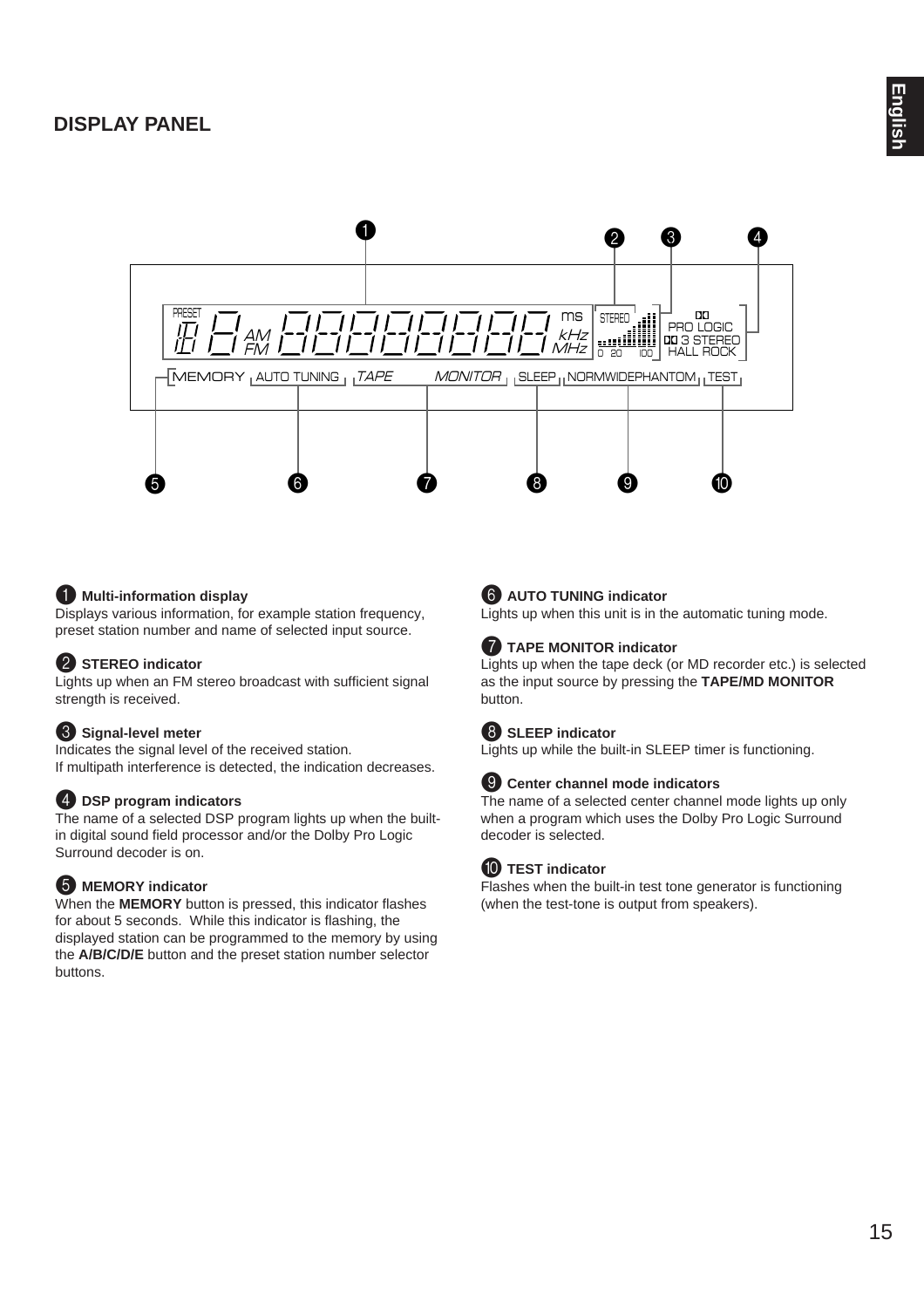# **SPEAKER BALANCE ADJUSTMENT**

This procedure lets you adjust the sound output level balance between the main, center, and rear speakers using the built-in test tone generator. When this adjustment is made, the sound output level heard at the listening position will be the same from each speaker. This is important for the best performance of the digital sound field processor and the Dolby Pro Logic Surround decoder.

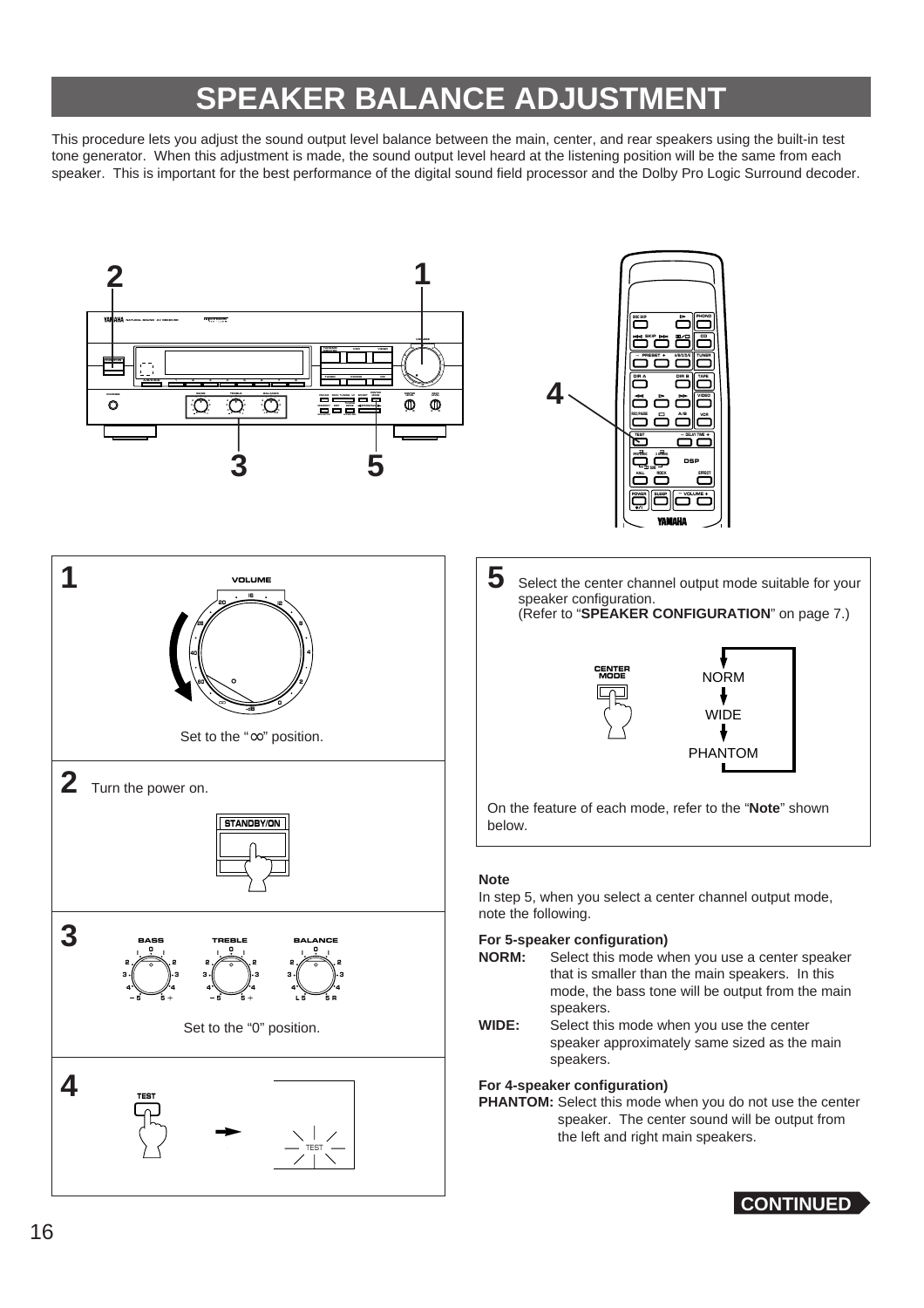**REAR LEVEL**

**0 l0**



**5 5**

**4 L R**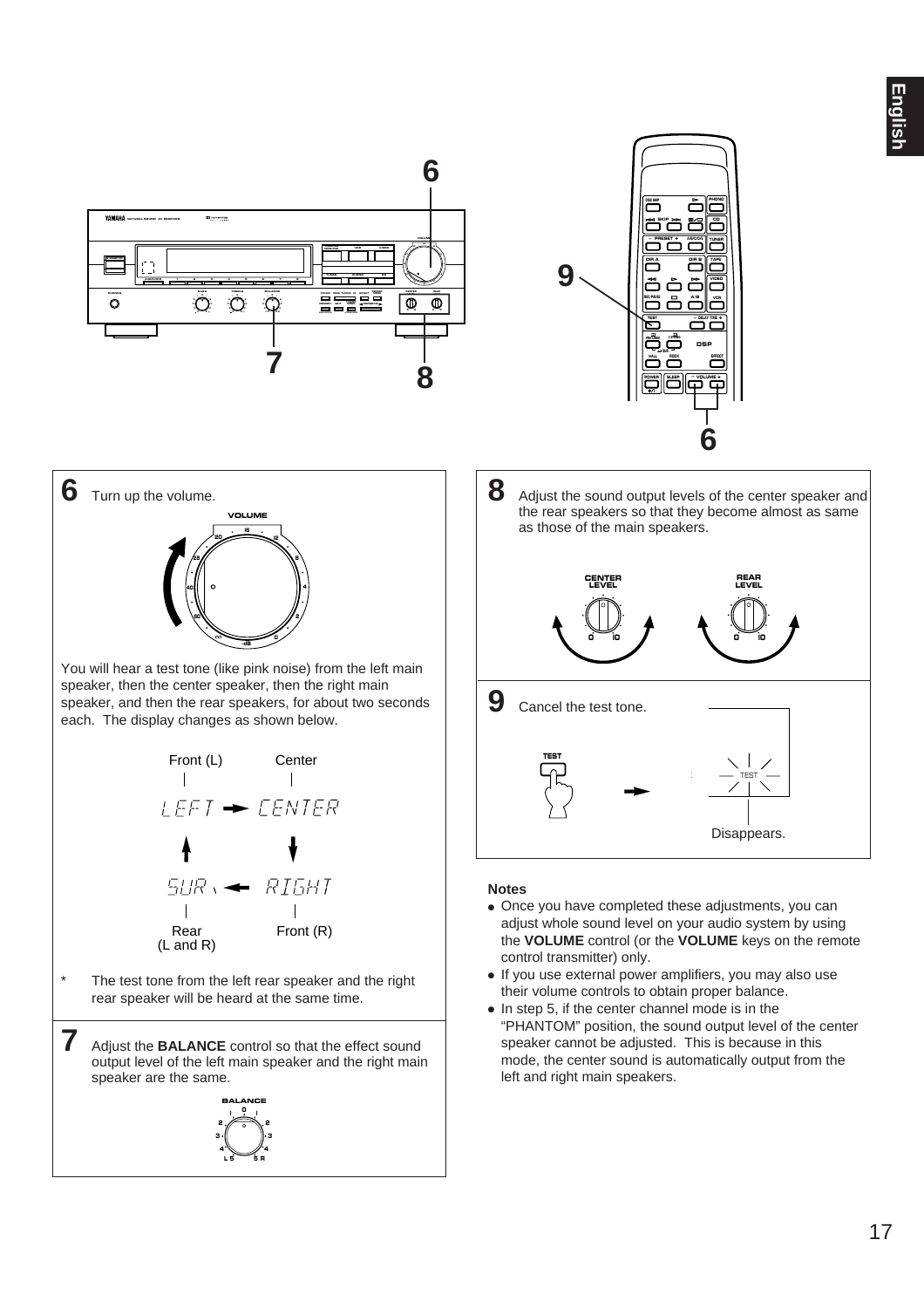From page 18 to 26, this manual describes how to operate this unit mainly by using the front panel control parts. To operate this unit on the remote control transmitter, use the corresponding keys on the remote control transmitter.

#### **BASIC OPERATIONS TO PLAY A SOURCE 3 2 1, 5**  $\mathbf{u}$ **NATURAL SOUND AV RECEIVER VOLUME TAPE/MD MONITOR VCR VIDEO 20 STANDBY/ON TUNER PHONO CD A/B/C/D/E <sup>1</sup> <sup>2</sup> <sup>3</sup> <sup>4</sup> <sup>5</sup> <sup>6</sup> <sup>7</sup> <sup>8</sup> PHONES BASS TREBLE BALANCE CENTER FM/AM LEVEL CENTER 5 5 4 3 2 <sup>l</sup> <sup>0</sup> <sup>l</sup> 2 3 4 <sup>l</sup> <sup>0</sup> <sup>l</sup> 5 5 4 3 2 <sup>l</sup> <sup>0</sup> <sup>l</sup> 2 3 4 L R DOWN TUNING UP EFFECT MODE MEMORY EDIT PROGRAM**  $\circ$ ጠ m **4 3 2 MAN'L/AUTO FM TUNING MODE AUTO/MAN'L MONO 0 l0 0 l0 5 5 6 61 5 VOLUME VOLUME l6 20 l2 l6 20 l2 28 8 28 8 4 40 4 40 2 60 2 60 0 –dB 0 –dB** Adjust to the desired output level. Set to the "∞" position. **6** If desired, adjust the **BASS, TREBLE** and **BALANCE 2** Turn the power on. controls (refer to page 19), and use the digital sound field processor. (Refer to page 25.) **STANDBY/ON Notes on using the input selector buttons** ● Note that pressing each input selector button selects the source which is connected to the corresponding input terminals on the rear panel. **3** Select the desired input source by using the input The selection of **TAPE/MD MONITOR** cannot be canceled selector buttons. by pressing another input selector button. To cancel it, (For video sources, turn the TV/monitor ON.) press **TAPE/MD MONITOR** again so that the "TAPE MONITOR" indicator disappears from the display. When you select a button other than **TAPE/MD TUNER PHONO CD MONITOR**, make sure that the "TAPE MONITOR" indicator is not illuminated on the display. ● If you select the input selector button for a video source without canceling the selection of **TAPE/MD MONITOR**, The name of the selected input source will appear on the playback result will be the video image from the video source and the sound from the audio tape (or MD etc.). the display. ● Once you play a video source, its video image will not be interrupted even if the input selector button for an audio **4** Play the source. (For detailed information on the tuning source is selected. operation, refer to page 20.)

#### **When you finish using this unit**

Press the **STANDBY/ON** switch on the front panel again or the **POWER** *b*/l key on the remote control transmitter to turn this unit into the standby mode.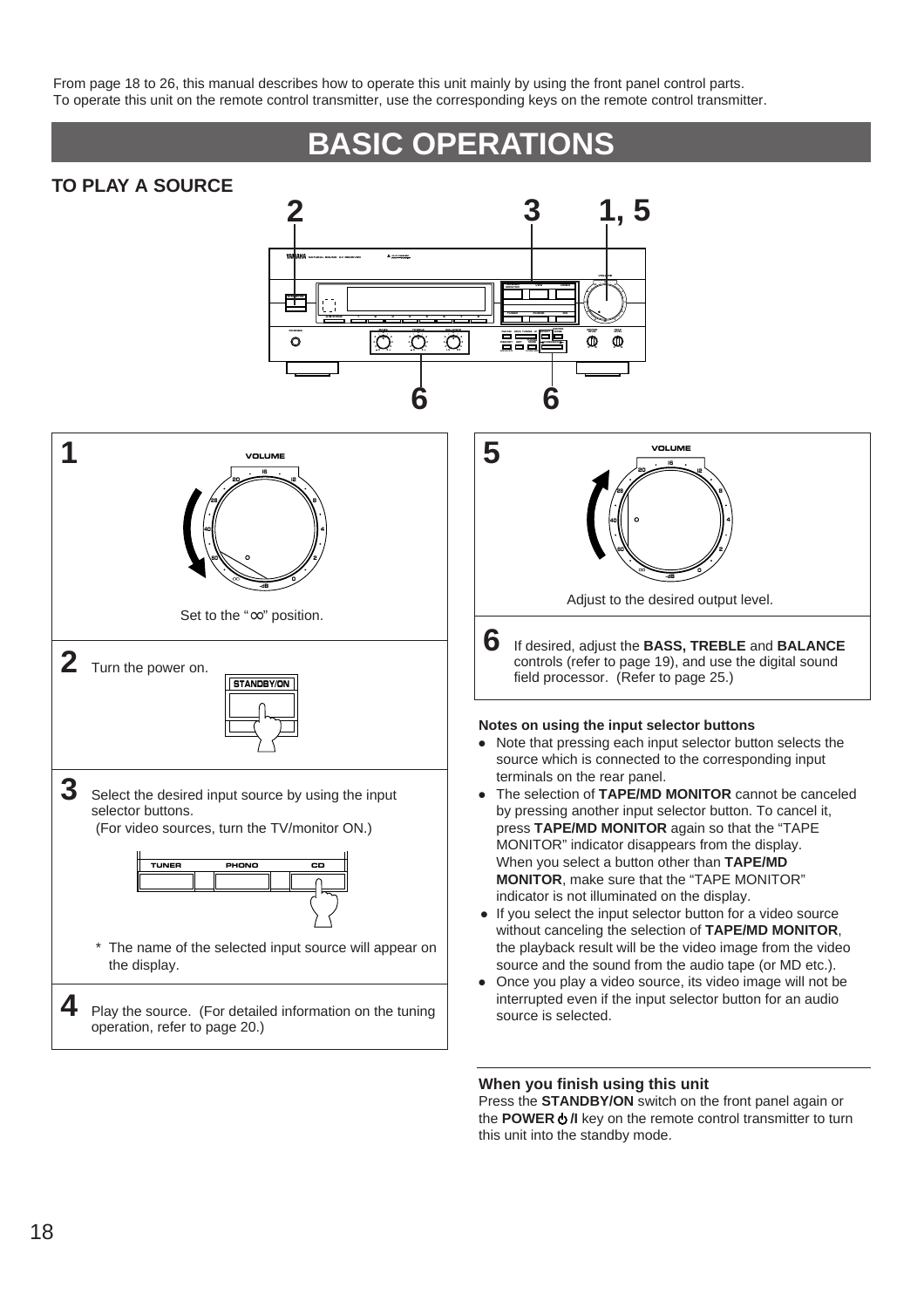## **TO RECORD A SOURCE TO TAPE (OR MD)**





# **Adjusting the BALANCE control**

Adjust the balance of the output volume to the left and right speakers to compensate for sound imbalance caused by speaker location or listening room conditions.



#### **Note**

This control is effective only for the sound from the main speakers.

#### **Adjusting the BASS and TREBLE controls**



- **BASS** : Turn this clockwise to increase (or counterclockwise to decrease) the low frequency response.
- **TREBLE** : Turn this clockwise to increase (or counterclockwise to decrease) the high frequency response.

#### **Note**

These controls are effective only for the sound from the main speakers.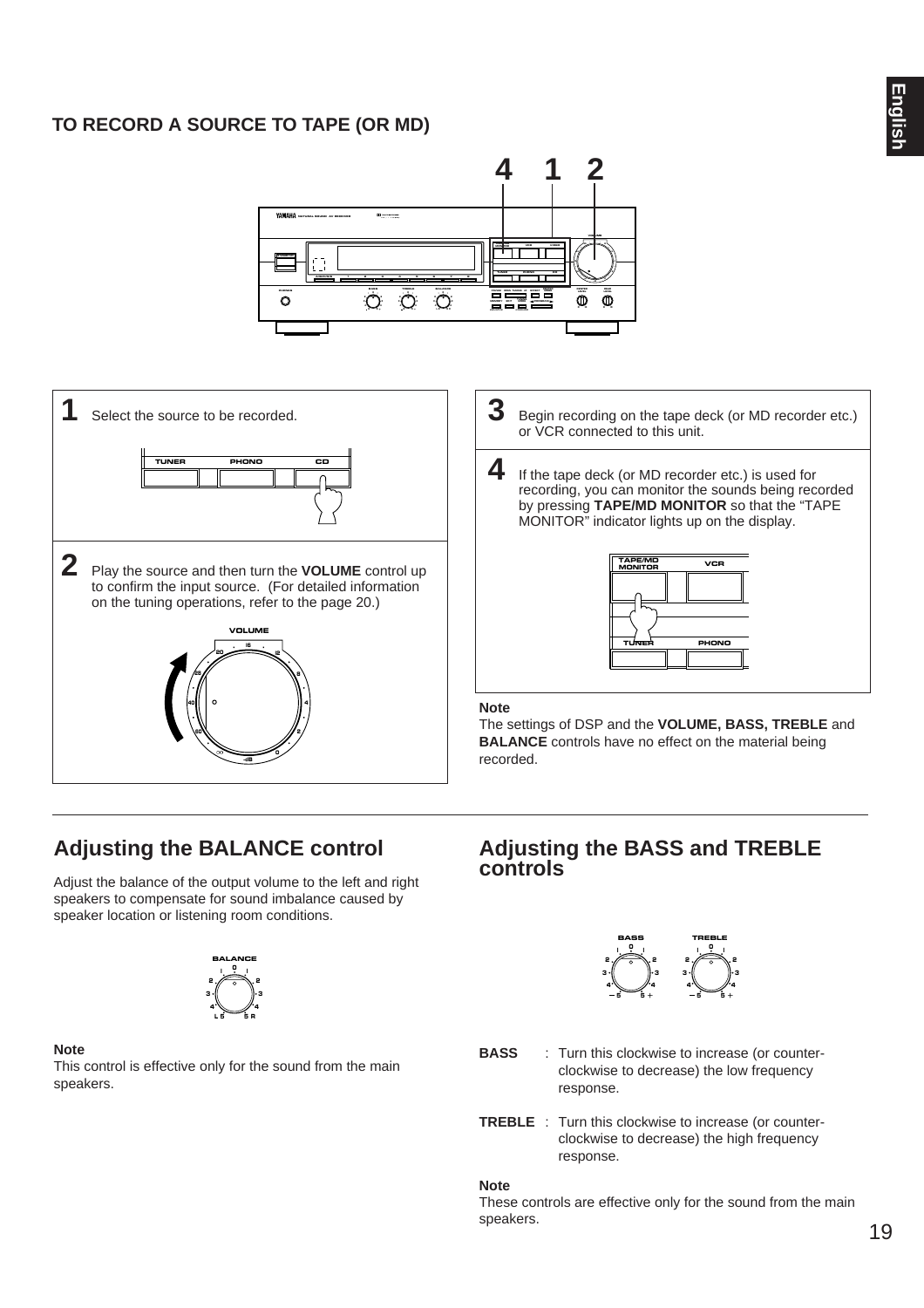# **TUNING OPERATIONS**

Normally, if station signals are strong and there is no interference, quick automatic-search tuning (AUTOMATIC TUNING) is possible. However, if signals of the station you want to select are weak, you must tune to it manually (MANUAL TUNING).



If you tune to an FM station manually, it is received in monaural mode automatically to increase the signal quality.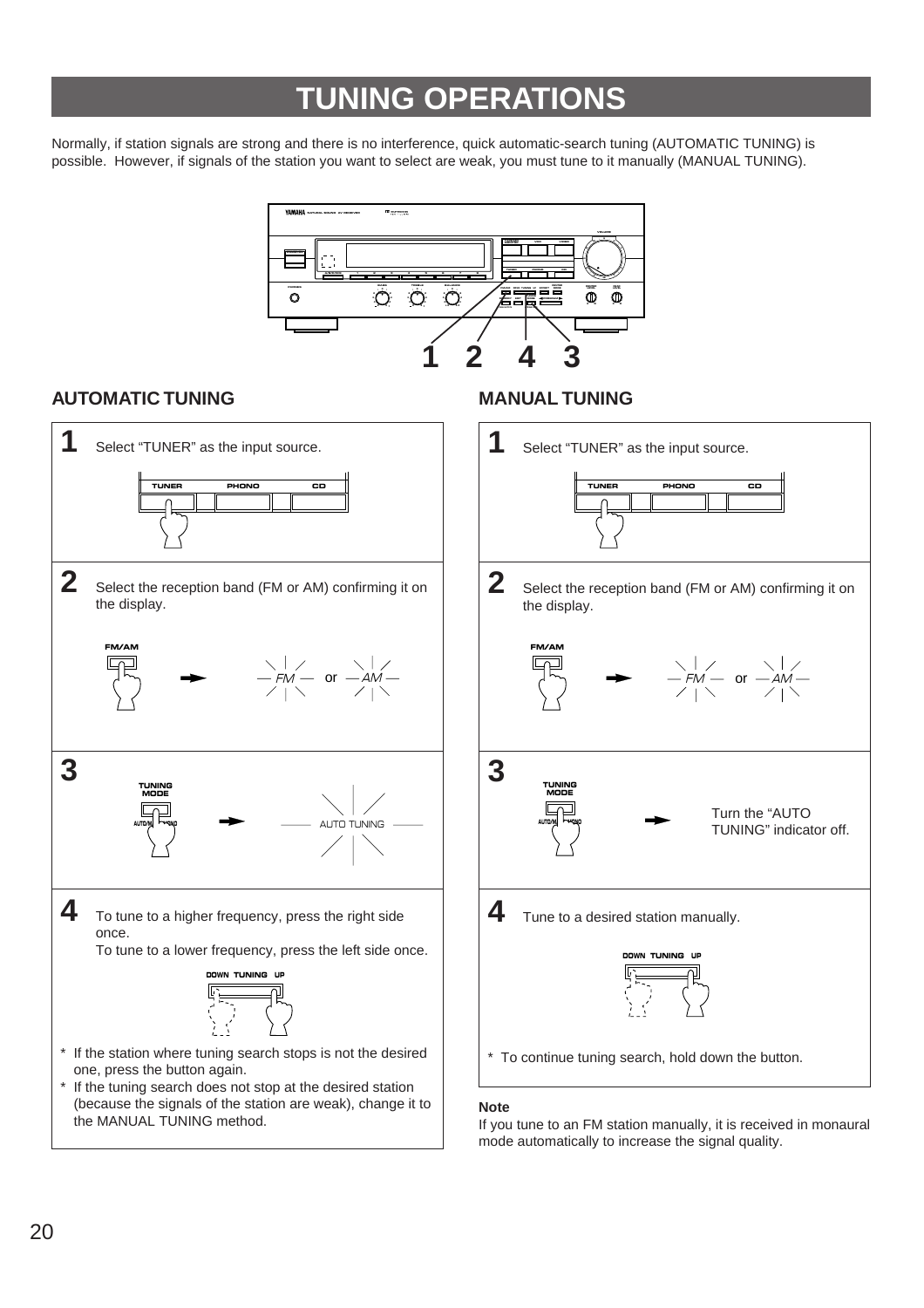# **MANUAL PRESET TUNING**

This unit can store station frequencies selected by tuning operation. With this function, you can recall any desired station only by selecting the preset station number where it is stored. Up to 40 stations (8 stations x 5 groups) can be stored.





## **To store stations To recall a preset station**



#### **Notes**

- A new setting can be programmed in place of the former one.
- For presets, the setting of the reception mode (stereo or monaural) is stored along with the station frequency.

#### **Memory back-up**

The memory back-up circuit prevents the programmed data from being lost even if this unit is turned into the standby mode or the power plug is disconnected from the AC outlet or the power is cut due to temporary power failure. If, however, the power is cut for more than one week, the memory may be erased. If so, it can be re-programmed by simply following the PRESET TUNING steps.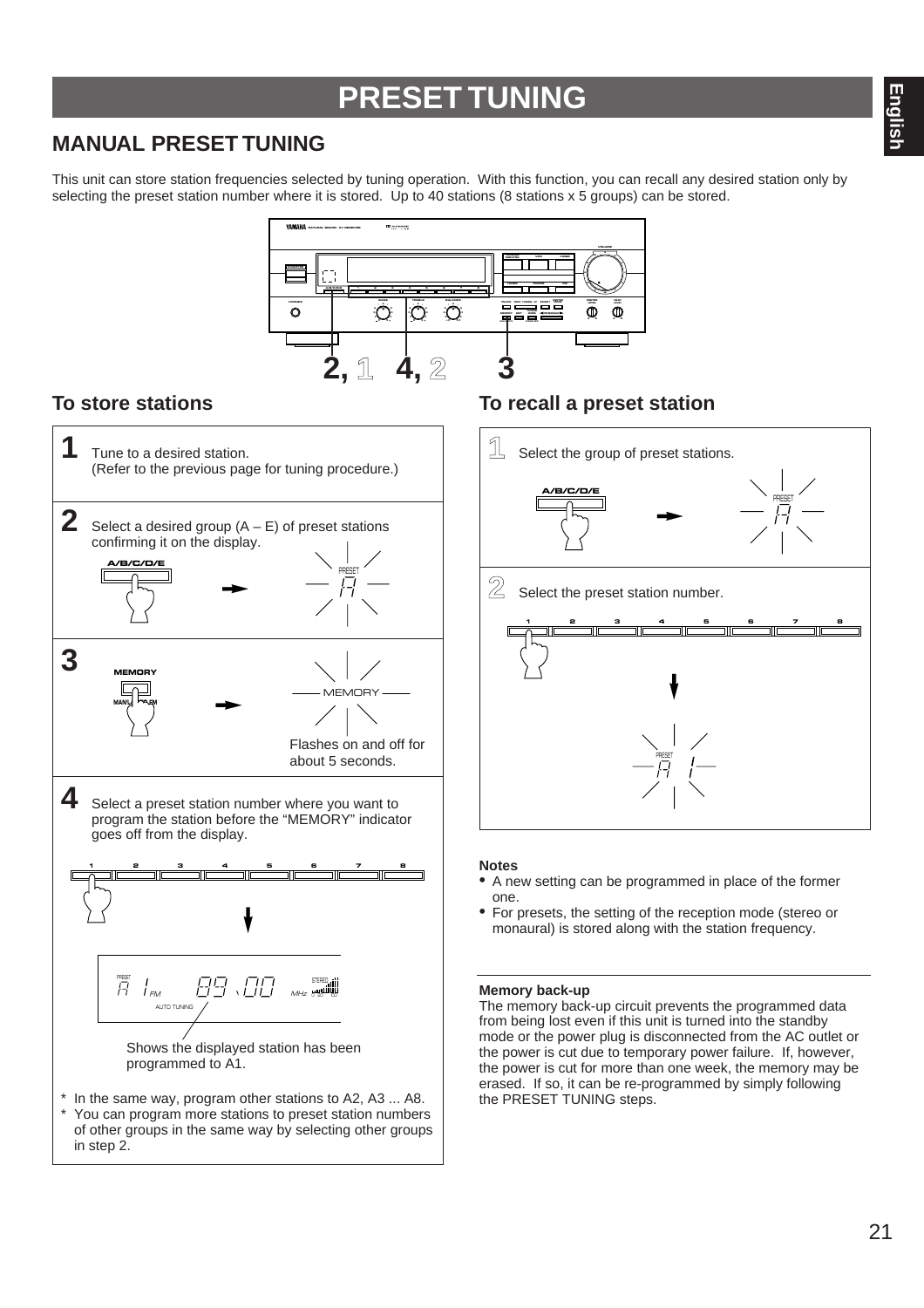## **AUTOMATIC PRESET TUNING**

You can make use of an automatic preset tuning function for FM stations. With this function, this unit performs automatic tuning and stores FM stations with strong signals sequentially. Up to 40 stations are stored automatically in the same way as in the manual preset tuning method on page 21.



#### **To store stations**



#### **If you want to store the first station received by the automatic preset tuning to a desired preset station number;**

If, for example, you want to store the first received station to C5, select "C5" by using the **A/B/C/D/E** button and the preset station number selector buttons after pressing the **MEMORY** button in step 2. Then press the **TUNING** button. The first received station is stored to C5, and next stations to C6, C7 ... sequentially.

If stations are stored up to E8, the automatic preset tuning will be finished automatically.

#### **When the automatic preset tuning is finished;**

The display shows the frequency of the last preset station. Check the contents and the number of preset stations by following the procedure of the section "To recall a preset station" on page 21.

#### **To recall a preset station**

Simply follow the procedure of the section "To recall a preset station" on page 21.

#### **Notes**

- You can replace a preset station by another FM or AM station manually by simply following the procedure of the section "To store stations" on page 21.
- If the number of received stations is not enough to be stored up to E8, the search will be finished automatically after searching all frequencies.
- With this function, only FM stations with sufficient signal strength are stored automatically. If the station you want to program is weak in signal strength, tune to it in monaural manually and program it by following the procedure of the section "To store stations" on page 21.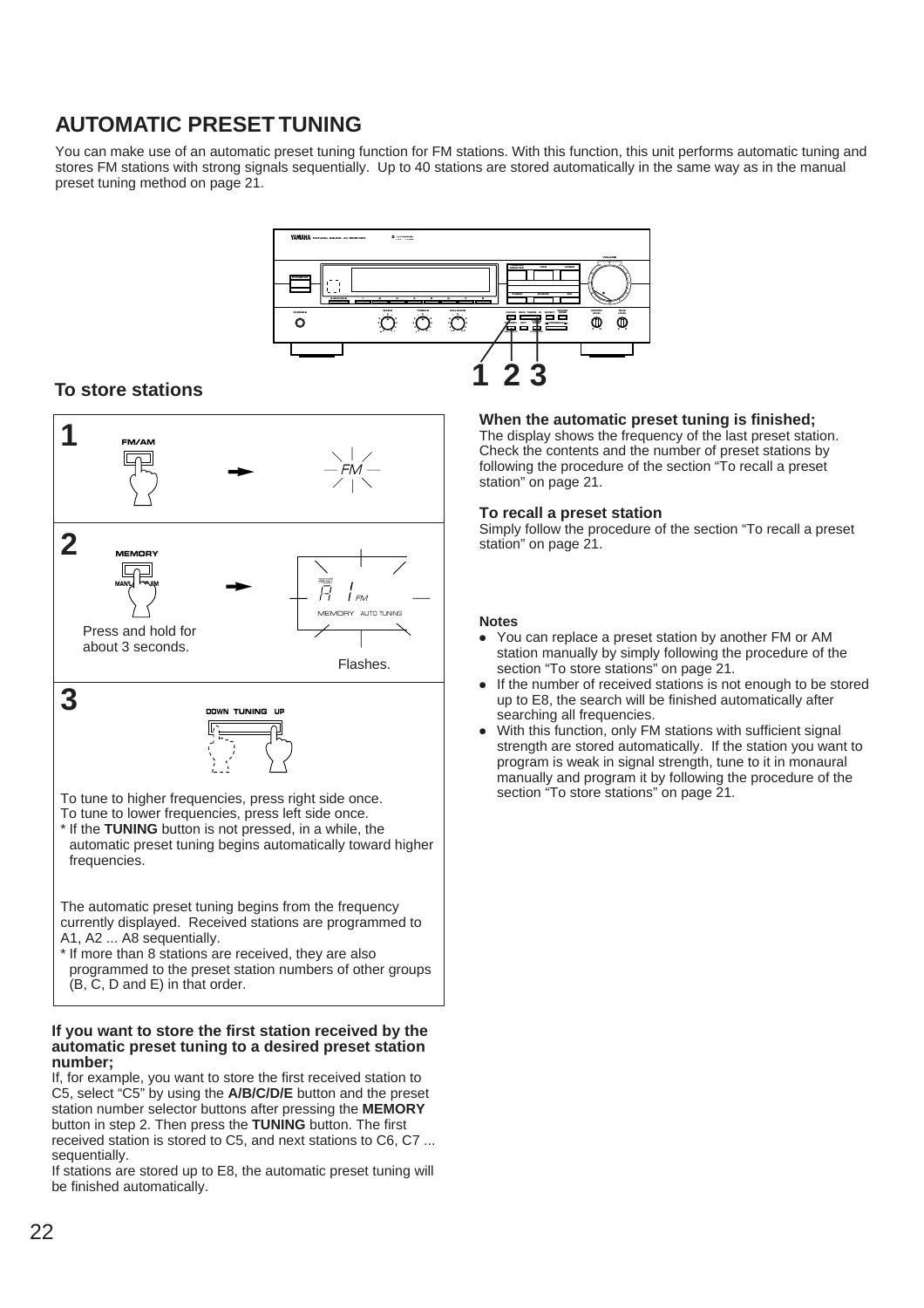# **EXCHANGING PRESET STATIONS**

You can exchange the places of two preset stations with each other as shown below.



#### **Example)**

If you want to shift the preset station on E1 to A5, and vice versa.

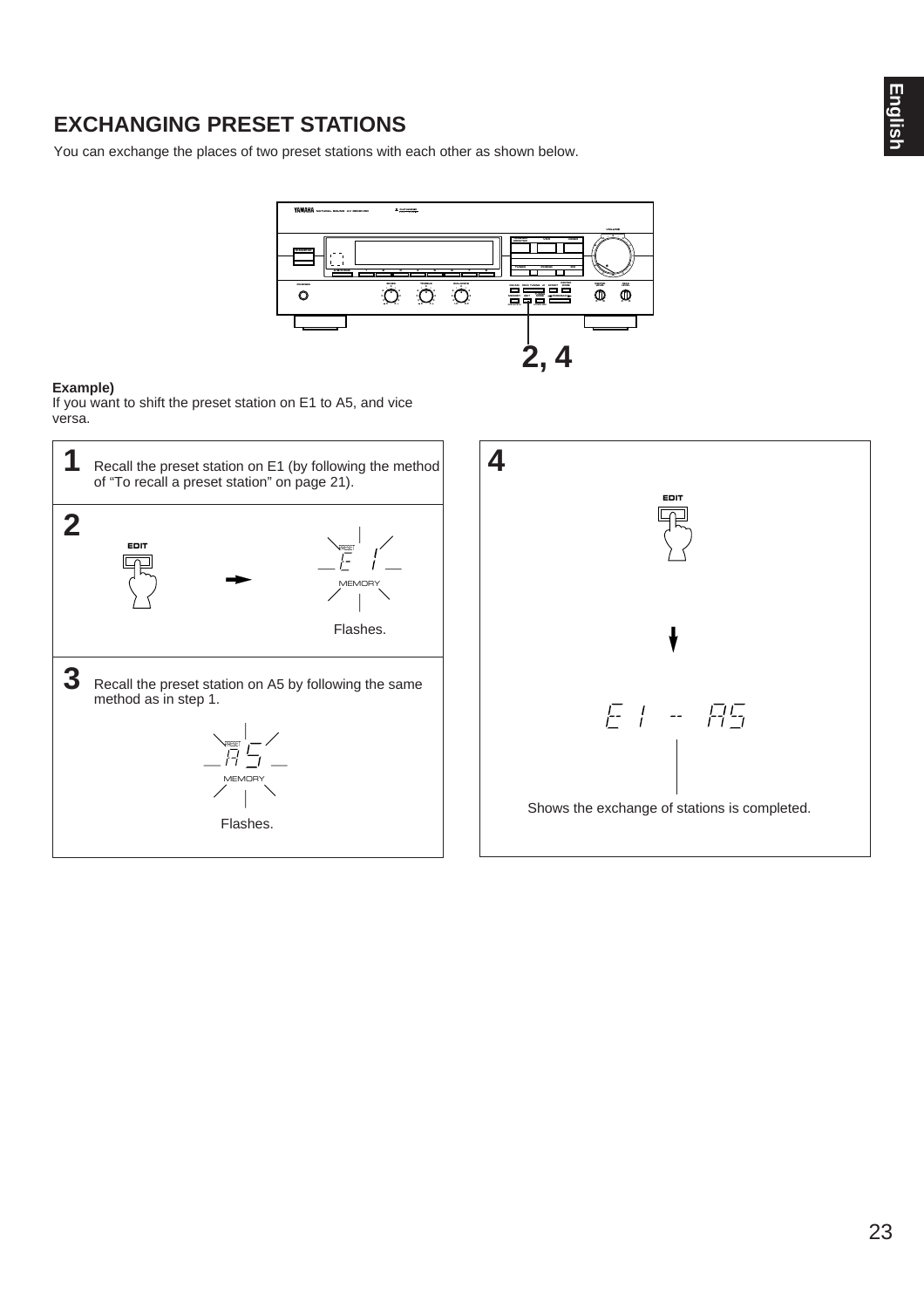# **USING DIGITAL SOUND FIELD PROCESSOR (DSP)**

This unit incorporates a sophisticated digital sound field processor. The processor allows you to electronically expand and change the shape of the audio sound field from both audio and video sources, creating a theater-like experience in your listening room. In addition, this unit incorporates a Dolby Pro Logic Surround decoder for multi-channel sound reproduction of sources encoded with Dolby Surround. The operation of the Dolby Pro Logic Surround decoder can be controlled by selecting a corresponding DSP program.

You can create an excellent audio sound field by selecting a suitable sound field program (this will, of course, depend on what you will be listening to), and adding desired adjustments.

## **Brief Overview of Digital Sound Field Programs**

The following list gives you a brief description of the sound fields produced by each of the DSP programs. Keep in mind that most of these are precise digital recreations of actual acoustic environments. The data for these sound fields was recorded at actual locations using sophisticated sound field measurement equipment.

**Note**

**The channel level balance between the left and right rear effect speakers may vary depending on the sound field you are listening in. This is due to the fact that most of these sound field recreations are actual acoustic environments.**

| <b>PROGRAM</b>          | <b>FEATURE</b>                                                                                                                                                                                                                                                                                                                                                                                                                                                                                                                                |
|-------------------------|-----------------------------------------------------------------------------------------------------------------------------------------------------------------------------------------------------------------------------------------------------------------------------------------------------------------------------------------------------------------------------------------------------------------------------------------------------------------------------------------------------------------------------------------------|
| <b>II</b> PRO LOGIC     | This program is used for playback of sources encoded with Dolby Surround.<br>Dialog is oriented on the screen and effect sounds are effectively located on the left front, right front and<br>rear surround sides respectively as the movie sound creater designed.                                                                                                                                                                                                                                                                           |
| $\blacksquare$ 3 STEREO | This program is effective not only for playback of sources encoded with Dolby Surround, but also for<br>sources not encoded with Dolby Surround or TV programs encoded with 2-channel stereo sound. With this<br>program, 2-channel stereo sound is converted into 3-channels (left front, center and right front), so dialog<br>is emphasized on the center position by the use of the center speaker. As no sound is output from the rear<br>speakers, this program is also effective in a simple Audio/Video system without rear speakers. |
| <b>HALL</b>             | In this program, the center will appear to be deep behind the main speakers, creating an expansive large<br>hall ambience. Orchestra and opera music are suited for this sound field.                                                                                                                                                                                                                                                                                                                                                         |
| <b>ROCK</b>             | This program is ideally suited for rock music. You will experience a very dynamic or lively sound field.                                                                                                                                                                                                                                                                                                                                                                                                                                      |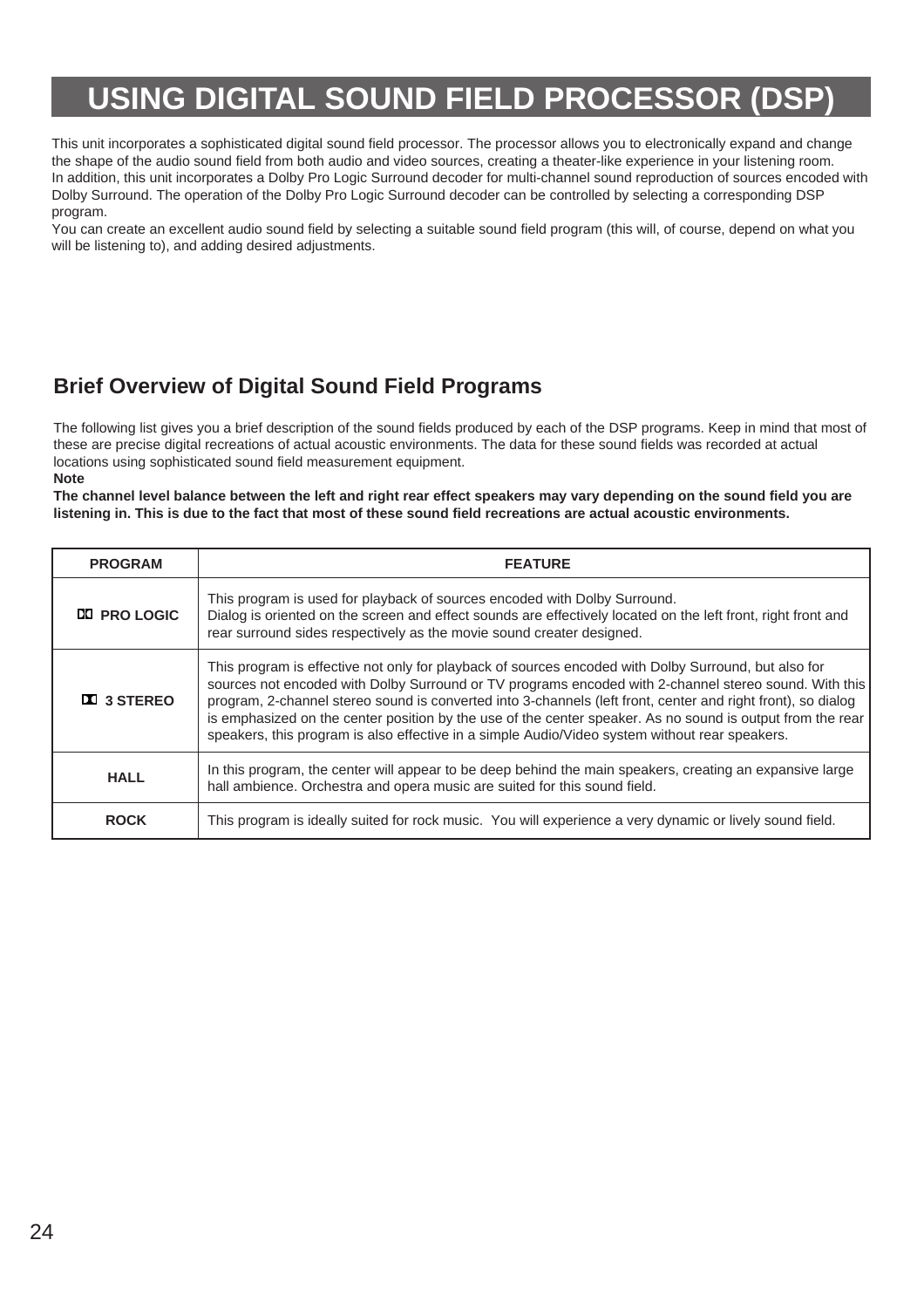## **Playing a source with an effect of the digital sound field processor (DSP)**





- Program selection can be made to individual input sources. Once you select a program, it is linked with the input source selected at that time. So, when you select the input source the next time, the same program will be automatically called.
- If you prefer to cancel the DSP, press the **EFFECT** button. The sound will be the normal 2-channel stereo without surround sound effect.
- When HALL or ROCK is selected, no sound is heard from the center speaker.
- When a monaural sound source is played with **DI PRO LOGIC**, no sound is heard from the rear speakers.
- When **DI PRO LOGIC** is selected, if the main-source sound is considerably altered by overadjustment of the **BASS** or **TREBLE** control, the relationship between the center and rear channels may produce an unnatural effect.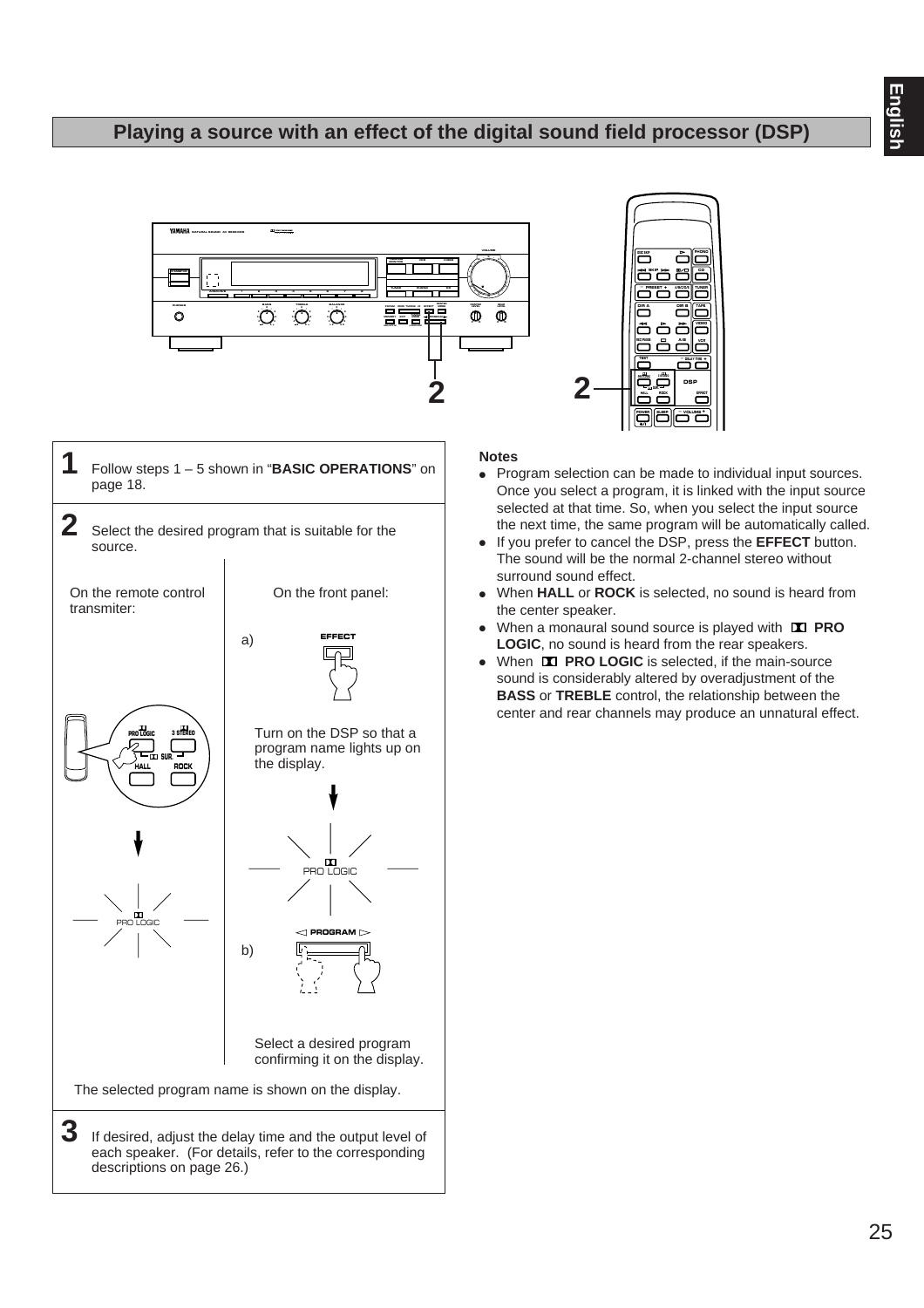# **Adjustment of the CENTER LEVEL**

If desired, you can adjust the sound output level of the center speaker even if the output level is already set in "**SPEAKER BALANCE ADJUSTMENT**" on page 17.



#### **Note**

This adjustment is useful only when the digital sound field program **DI PRO LOGIC** or **DI 3 STEREO** is selected.

## **Adjustment of the REAR LEVEL**

If desired, you can adjust the sound output level of the rear speakers even if the output level is already set in "**SPEAKER BALANCE ADJUSTMENT**" on page 17.



#### **Note**

This adjustment is useful only when the digital sound field program **DD** PRO LOGIC, ROCK or HALL is selected.

## **Adjustment of DELAY TIME**

You can adjust the time difference between the beginning of the sound from the main speakers and the beginning of the effect sound from the rear speakers.

The larger the value, the later the effect sound is generated. This adjustment can be made to all programs (except  $\blacksquare$  3 STEREO) individually.

**Control range**: 15, 20, 25, 30 milliseconds

#### **Preset value**

| <b>THE PRO LOGIC: 25 milliseconds</b> |                 |
|---------------------------------------|-----------------|
| HALL:                                 | 20 milliseconds |
| <b>ROCK:</b>                          | 15 milliseconds |

This adjustment can be made only by using the remote control transmitter.



#### **Notes**

- When **3 STEREO** is selected, this adjustment cannot be made.
- Adding too much delay will cause an unnatural effect with some sources.
- The value of the delay time you last set will remain memorized even when this unit is in the standby mode. However, if the power cord is kept disconnected for more than one week, these values will be automatically changed back to the original factory settings.
- When the **DELAY TIME** key is pressed, the sound may be momentarily interrupted.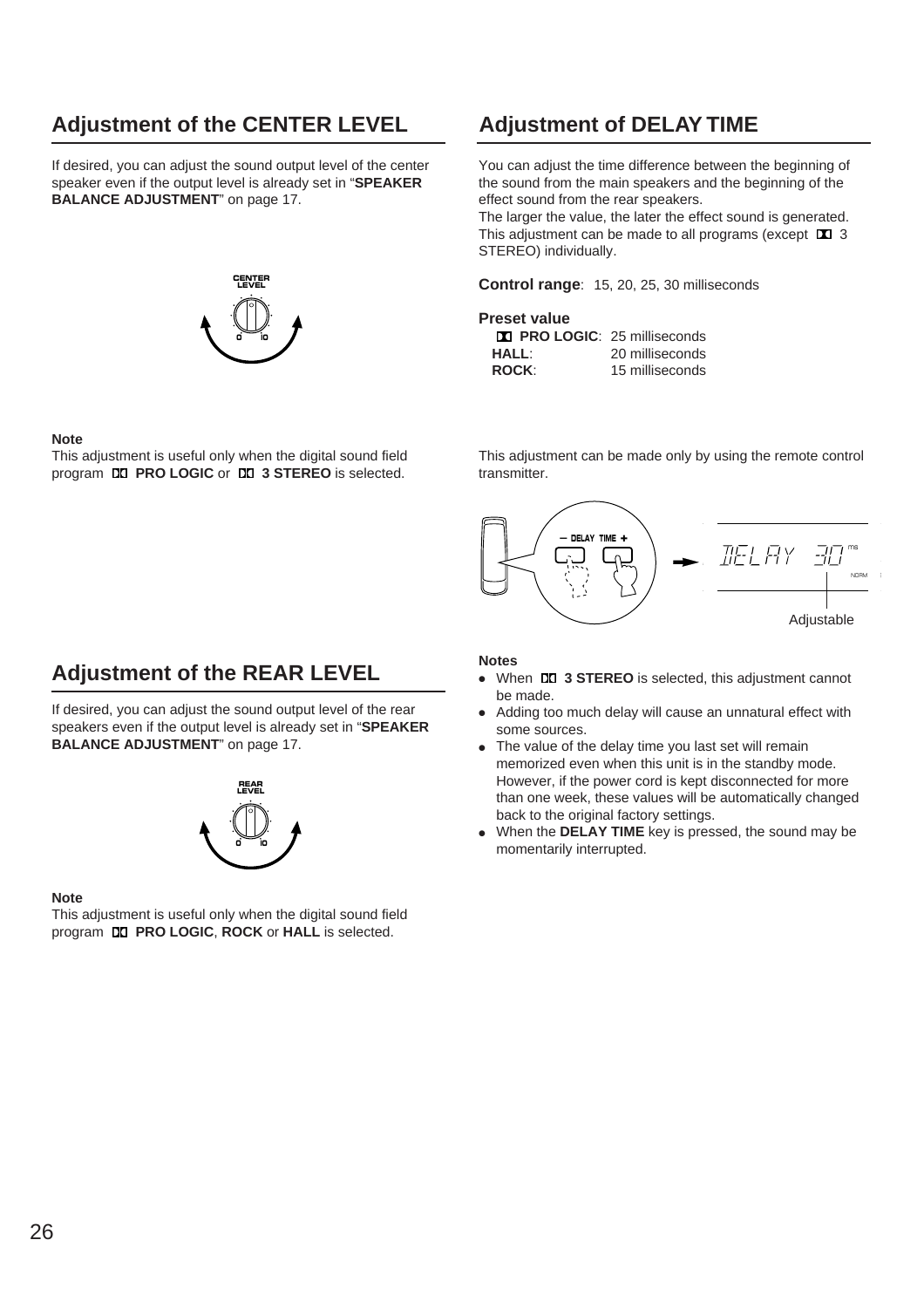# **TROUBLESHOOTING**

If the unit fails to operate normally, check the following points to determine whether the fault can be corrected by the simple measures suggested. If it cannot be corrected, or if the fault is not listed in the SYMPTOM column, disconnect the power cord and contact your authorized YAMAHA dealer or service center for help.

|                               | <b>SYMPTOM</b>                                                                                                                                            | <b>CAUSE</b>                                                                                                                                                  | <b>REMEDY</b>                                                                                                                                                                  |
|-------------------------------|-----------------------------------------------------------------------------------------------------------------------------------------------------------|---------------------------------------------------------------------------------------------------------------------------------------------------------------|--------------------------------------------------------------------------------------------------------------------------------------------------------------------------------|
|                               | The unit fails to turn on when the STANDBY/ON<br>switch is pressed, or turns into the standby                                                             | Power cord is not plugged in or is not completely<br>inserted.                                                                                                | Firmly plug in the power cord.                                                                                                                                                 |
|                               | mode suddenly soon after the power is turned<br>on.                                                                                                       | The IMPEDANCE SELECTOR switch on the rear<br>panel is not set to either end.                                                                                  | Set the switch to either end when this unit is in the<br>standby mode.                                                                                                         |
|                               | It happens that this unit does not work<br>normally.                                                                                                      | There is an influence of strong external noise<br>(lightning, excessive static electricity, etc.) or a<br>misoperation on this unit while using this unit.    | Turn this unit into the standby mode and disconnect<br>the AC power cord from the AC outlet. After about<br>30 seconds pass, connect the power and operate<br>this unit again. |
|                               | No sound or no picture.                                                                                                                                   | Incorrect output cord connections.                                                                                                                            | Connect the cords properly. If the problem persists,<br>the cords may be defective.                                                                                            |
|                               |                                                                                                                                                           | Appropriate input source is not selected.                                                                                                                     | Select an appropriate input source with the input<br>selector buttons.                                                                                                         |
|                               |                                                                                                                                                           | Speaker connections are not secure.                                                                                                                           | Secure the connections.                                                                                                                                                        |
|                               | The sound suddenly goes off.                                                                                                                              | The protection circuit has been activated because<br>of short circuit etc.                                                                                    | Turn this unit into the standby mode, and then turn<br>on to reset the protection circuit.                                                                                     |
|                               |                                                                                                                                                           | The SLEEP timer has functioned.                                                                                                                               | Cancel the SLEEP timer function.                                                                                                                                               |
|                               | Only one side speaker outputs the sound.                                                                                                                  | Incorrect setting of the BALANCE control.                                                                                                                     | Adjust it to the appropriate position.                                                                                                                                         |
| Amplifier                     |                                                                                                                                                           | Incorrect cord connections.                                                                                                                                   | Connect the cords properly. If the problem persists,<br>the cords may be defective.                                                                                            |
|                               | Sound "hums".                                                                                                                                             | Incorrect cord connections.                                                                                                                                   | Firmly connect the audio plugs. If the problem<br>persists, the cords may be defective.                                                                                        |
|                               |                                                                                                                                                           | No connection from the turntable to the GND<br>terminal.                                                                                                      | Make the GND connection between the turntable<br>and this unit.                                                                                                                |
|                               | The volume level is low while playing a record.                                                                                                           | The record is being played on a turntable with an<br>MC cartridge.                                                                                            | The player should be connected to the unit through<br>the MC head amplifier.                                                                                                   |
|                               | The volume level cannot be increased, or<br>sound is distorted.                                                                                           | The component connected to the REC terminals of<br>this unit is turned off.                                                                                   | Turn the power to the component on.                                                                                                                                            |
|                               | No sound from the rear speakers.                                                                                                                          | The sound output level to the rear speakers is set<br>to minimum.                                                                                             | Raise the sound output level to the rear speakers.                                                                                                                             |
|                               |                                                                                                                                                           | The monaural sound source is played when DD<br>PRO LOGIC is selected.                                                                                         | Select another program suitable for the monaural<br>sound source.                                                                                                              |
|                               | No sound from the center speaker.                                                                                                                         | The sound output level to the center speaker is set<br>to minimum.                                                                                            | Raise the sound output level to the center speaker.                                                                                                                            |
|                               |                                                                                                                                                           | The center channel mode is in PHANTOM mode.                                                                                                                   | Select NORM or WIDE.                                                                                                                                                           |
|                               |                                                                                                                                                           | Incorrect sound field program selection.                                                                                                                      | Select the appropriate program.                                                                                                                                                |
|                               | FM stereo reception is noisy.                                                                                                                             | Because of the characteristics of FM stereo<br>broadcasts, this is limited to cases where the<br>transmitter is too far away or the antenna input is<br>poor. | Check the antenna connections.<br>Try using a high quality directional FM antenna.<br>Set the TUNING MODE button to the manual tuning<br>mode.                                 |
| 틺                             | There is distortion and clear reception cannot<br>be obtained even with a good FM antenna.                                                                | There is multipath interference.                                                                                                                              | Adjust antenna placement to eliminate multipath<br>interference.                                                                                                               |
|                               | A desired station cannot be tuned in with the<br>automatic tuning method.                                                                                 | The station is too weak.                                                                                                                                      | Use the manual tuning method.<br>Use a high quality directional FM antenna.                                                                                                    |
|                               | Previously preset stations can no longer be<br>tuned in.                                                                                                  | This unit has been unplugged for a long period.                                                                                                               | Repeat the presetting procedure.                                                                                                                                               |
|                               | A desired station cannot be tuned in with the<br>automatic tuning method.                                                                                 | Weak signal or loose antenna connections.                                                                                                                     | Tighten the AM loop antenna connections and<br>rotate it for best reception.                                                                                                   |
|                               |                                                                                                                                                           |                                                                                                                                                               | Use the manual tuning method.                                                                                                                                                  |
| ΜV                            | There are continuous crackling and hissing<br>noises.                                                                                                     | Noises result from ligtning, fluorescent lamps,<br>motors, thermostats and other electrical equipment.                                                        | Use an outdoor antenna and a ground wire. This<br>will help somewhat but it is difficult to eliminate all<br>the noises.                                                       |
|                               | There are buzzing and whining noises<br>(especially in the evening).                                                                                      | A television set is being used nearby.                                                                                                                        | Relocate this unit away from the TV.                                                                                                                                           |
| Remote control<br>transmitter | The remote control transmitter does not work.                                                                                                             | Direct sunlight or lighting (of an inverter type of<br>fluorescent lamp etc.) is striking the remote control<br>sensor of the main unit.                      | Change the position of the main unit.                                                                                                                                          |
|                               |                                                                                                                                                           | The batteries of this remote control transmitter are<br>too weak.                                                                                             | Replace the batteries with new ones.                                                                                                                                           |
| Others                        | The sound is degraded when listening with the<br>headphones connected to the compact disc<br>player or cassette deck that is connected with<br>this unit. | This unit is in the standby mode.                                                                                                                             | Turn the power to this unit on.                                                                                                                                                |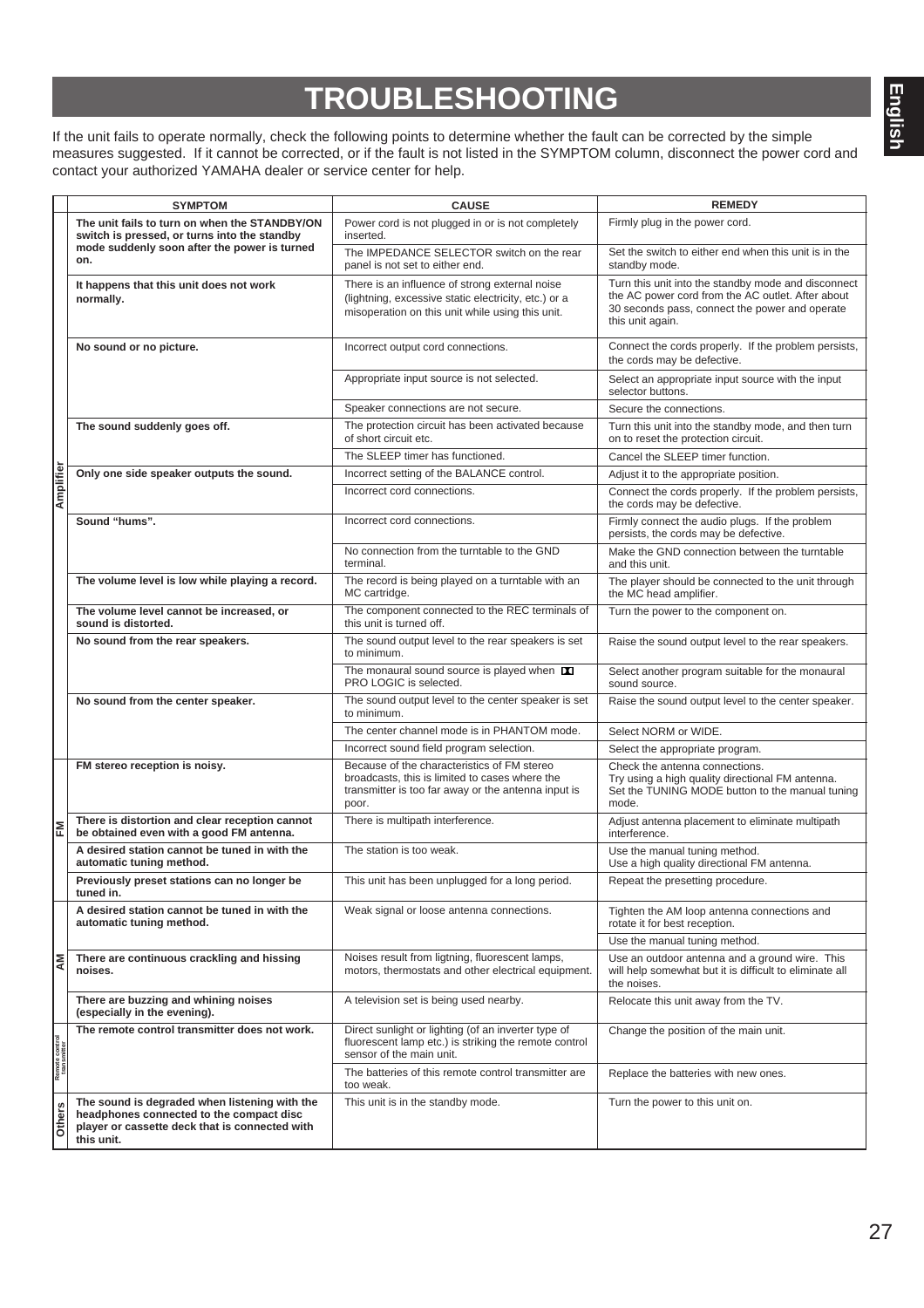# **SPECIFICATIONS**

# **AUDIO SECTION**

| <b>AUDIO SECTION</b><br>Minimum RMS Output Power per Channel<br>Main L, R                                               |
|-------------------------------------------------------------------------------------------------------------------------|
| 8 ohms, 20 Hz to 20 kHz, 0.04% THD                                                                                      |
| Center<br>8 ohms, 1 kHz, 0.04% THD50W                                                                                   |
| Rear<br>8 ohms, 1 kHz, 0.04% THD20W                                                                                     |
| Maximum Power (EIAJ) [China and General<br>models only]                                                                 |
| 8 ohms, 1 kHz, 10% THD                                                                                                  |
| Dynamic Power per Channel<br>(by IHF Dynamic Headroom measuring<br>method)<br>8/6/4/2 ohms                              |
| [U.S.A. and Canada models]                                                                                              |
| [Europe, Australia, China and General<br>models] 80/100/120/135W                                                        |
| DIN Standard Output Power per Channel<br>[Europe model only]<br>4 ohms, 1 kHz, 0.7% THD 75W                             |
| Dynamic Headroom (8 ohms)<br>[U.S.A. and Canada models only]                                                            |
| IEC Power [Europe model only]<br>8 ohms, 1 kHz, 0.1% THD60W                                                             |
| <b>Power Band Width</b><br>8 ohms, 25W, 0.1% THD                                                                        |
| Damping Factor<br>8 ohms, 20 Hz to 20 kHz50 or more                                                                     |
| Input Sensitivity/Impedance<br>PHONO MM2.5 mV/50 k-ohms<br>CD/TAPE-MD/VIDEO/VCR                                         |
| Maximum Input Signal<br>PHONO MM<br>1 kHz, 0.5% THD 100 mV<br>CD/TAPE-MD/VIDEO/VCR (EFFECT OFF)<br>1 kHz, 0.5% THD 2.5V |

#### Output Level/Impedance

| REC OUT150 mV/2.5 k-ohms |  |
|--------------------------|--|
|--------------------------|--|

| Headphones Jack Rated Output/Impedance<br>Output Level (8 ohms, 0.04% THD) 0.45V                                                                                       |
|------------------------------------------------------------------------------------------------------------------------------------------------------------------------|
| Frequency Response (20 Hz to 20 kHz)<br>CD/TAPE-MD/VIDEO/VCR 0±0.5 dB                                                                                                  |
| <b>RIAA Equalization Deviation</b>                                                                                                                                     |
| Total Harmonic Distortion (20 Hz to 20 kHz)<br>PHONO MM to REC OUT                                                                                                     |
| CD/TAPE-MD/VIDEO/VCR to SP OUT                                                                                                                                         |
| Signal-to-Noise Ratio (IHF-A Network)<br>PHONO MM to REC OUT<br>(5 mV Input Shorted)80 dB                                                                              |
| CD/TAPE-MD/VIDEO/VCR to SP OUT                                                                                                                                         |
| Residual Noise (IHF-A Network)                                                                                                                                         |
| Channel Separation (Vol. -30 dB, EFFECT<br>OFF)<br>PHONO MM                                                                                                            |
| (Input Shorted, 1 kHz)60 dB<br>CD/TAPE-MD/VIDEO/VCR<br>(Input 5.1 k-ohms Terminated, 1 kHz)                                                                            |
| <b>Tone Control Characteristics</b><br>BASS:<br>Boost/cut ±10 dB (50 Hz)<br>Turnover Frequency350 Hz<br>TREBLE: Boost/cut ±10 dB (20 kHz)<br>Turnover Frequency3.5 kHz |
| Gain Tracking Error (0 to -60 dB)3 dB                                                                                                                                  |

### **VIDEO SECTION**

| Maximum Input Level 1.5 Vp-p or more  |  |
|---------------------------------------|--|
| Signal-to-Noise Ratio50 dB or more    |  |
| <b>Monitor Out Frequency Response</b> |  |

## **FM SECTION**

Tuning Range

| [U.S.A. and Canada models]            |
|---------------------------------------|
|                                       |
| [Europe, Australia, China and General |
|                                       |

| 50 dB Quieting Sensitivity (IHF, 75 ohms)<br>[U.S.A., Canada, Australia, China and<br>General models only]<br>Mono1.55 μV (15.1 dBf)                         |
|--------------------------------------------------------------------------------------------------------------------------------------------------------------|
| Usable Sensitivity (75 ohms)<br>[Europe and Australia models only]<br>DIN, Mono (S/N 26 dB)0.9 µV<br>DIN, Stereo (S/N 46 dB) 24 μV                           |
| Image Response Ratio<br>[U.S.A., Canada, China and General models]<br>[Europe and Australia models] 80 dB                                                    |
| IF Response Ratio<br>[U.S.A., Canada, China and General models]<br>[Europe and Australia models] 80 dB                                                       |
|                                                                                                                                                              |
| <b>AM Suppression Ratio</b><br>[U.S.A., Canada, China and General models]<br>[Europe and Australia models] 50 dB                                             |
|                                                                                                                                                              |
| Alternate Channel Selectivity                                                                                                                                |
| [U.S.A., Canada, China and General models                                                                                                                    |
| Selectivity (two signals, 40 kHz Dev. ±300 kHz)<br>[Europe and Australia models only]                                                                        |
| Signal-to-Noise Ratio<br>(IHF) Mono/Stereo<br>[U.S.A., Canada, China and General<br>(DIN-Weighted, 40 kHz Dev.) Mono/Stereo<br>[Europe and Australia models] |
| Harmonic Distortion (1 kHz)<br>[U.S.A., Canada, Australia, China and<br>General models]<br>[Europe model]<br>Mono/Stereo (40 kHz Dev.) 0.1/0.2%              |

| Frequency Response |  |
|--------------------|--|
|                    |  |

[Europe model (40 kHz Dev.)]..............50 dB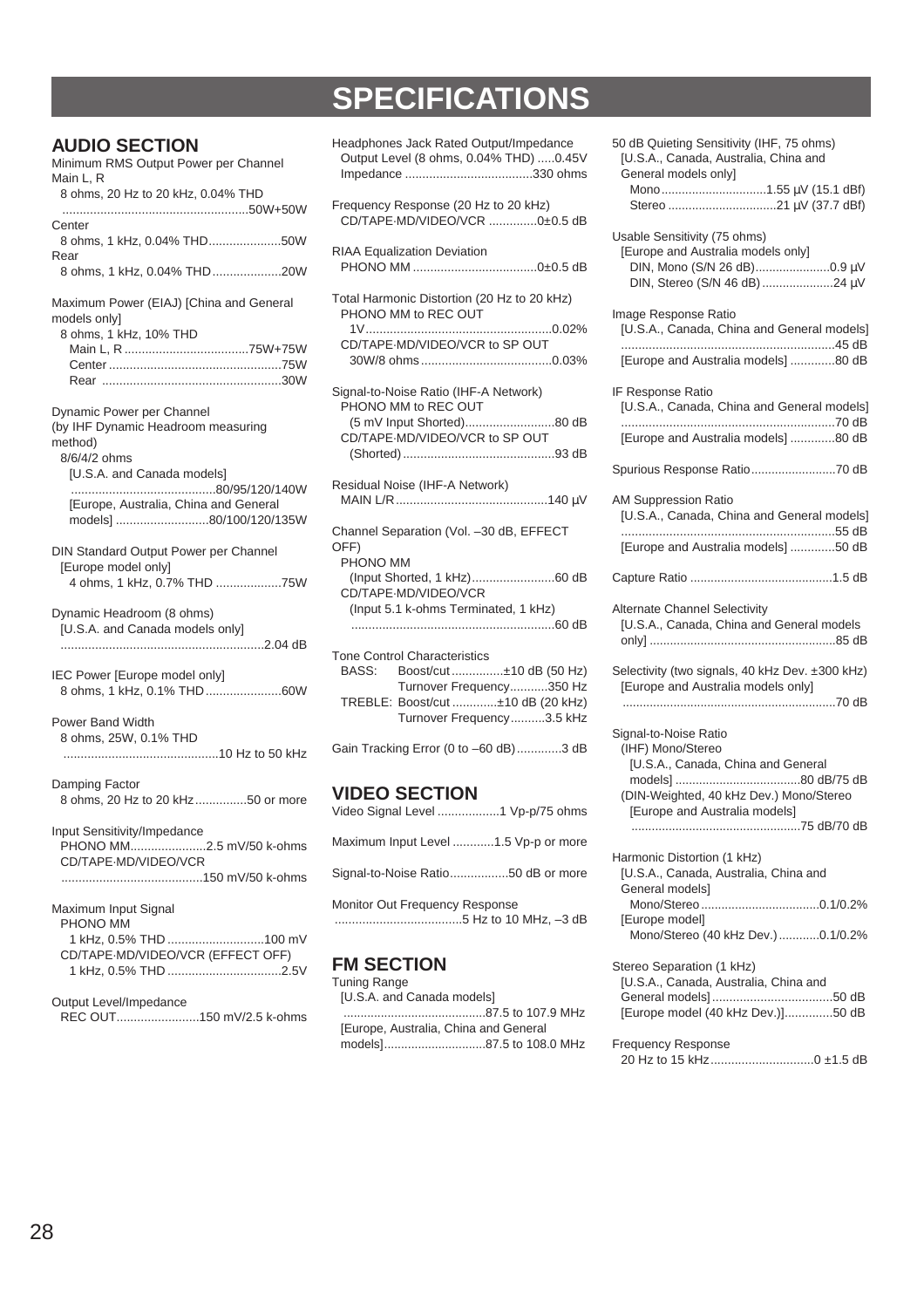#### **AM SECTION**

| <b>Tuning Range</b><br>[U.S.A., Canada, China and General models]<br>[Europe and Australia models] |
|----------------------------------------------------------------------------------------------------|
|                                                                                                    |
|                                                                                                    |
|                                                                                                    |
|                                                                                                    |
| Image Response Ratio 40 dB                                                                         |
| Spurious Response Ratio 50 dB                                                                      |
|                                                                                                    |
|                                                                                                    |

# **AUDIO SECTION**<br>Output Level/Impedano

| Output Level/Impedance                |
|---------------------------------------|
| FM (100% mod., 1 kHz)                 |
| [U.S.A., Canada, Australia, China and |
| General models]500 mV/2.2 k-ohms      |
| [Europe model (40 kHz Dev.)]          |
| 400 mV/2.2 k-ohms                     |
| AM (30% mod., 1 kHz)                  |

.........................................150 mV/2.2 k-ohms

# **GENERAL**<br>Power Supply

| Power Supply                     |
|----------------------------------|
| [U.S.A. and Canada models]       |
|                                  |
|                                  |
| [Australia model] AC 240V, 50 Hz |
| [China and General models]       |
| AC 110/120/220/240V, 50/60 Hz    |
|                                  |
| <b>Power Consumption</b>         |

| 5.105                                 |  |
|---------------------------------------|--|
|                                       |  |
|                                       |  |
| [Europe, Australia, China and General |  |
|                                       |  |

Maximum Power Consumption [General model only] (8 ohms, 1 kHz, 10% THD, When 4 channels are driven:)...............................410W

#### AC Outlets

| 2 SWITCHED OUTLETS                 |  |
|------------------------------------|--|
| [U.S.A., Canada, Europe, China and |  |
| 400111<br>∩ I I . I . 1            |  |

- General models]................100W max. total 1 SWITCHED OUTLET
- [Australia model]................100W max. total

#### Dimensions (W x H x D)

.........................................435 x 151 x 345 mm (17-1/8" x 5-15/16" x 13-9/16")

#### Weight............................8.0 kg (17 lbs. 10 oz.)

Accessories........................Indoor FM antenna AM loop antenna Remote control transmitter

> Antenna adapter (U.S.A. and Canada models only)

Batteries

Specifications are subject to change without notice.